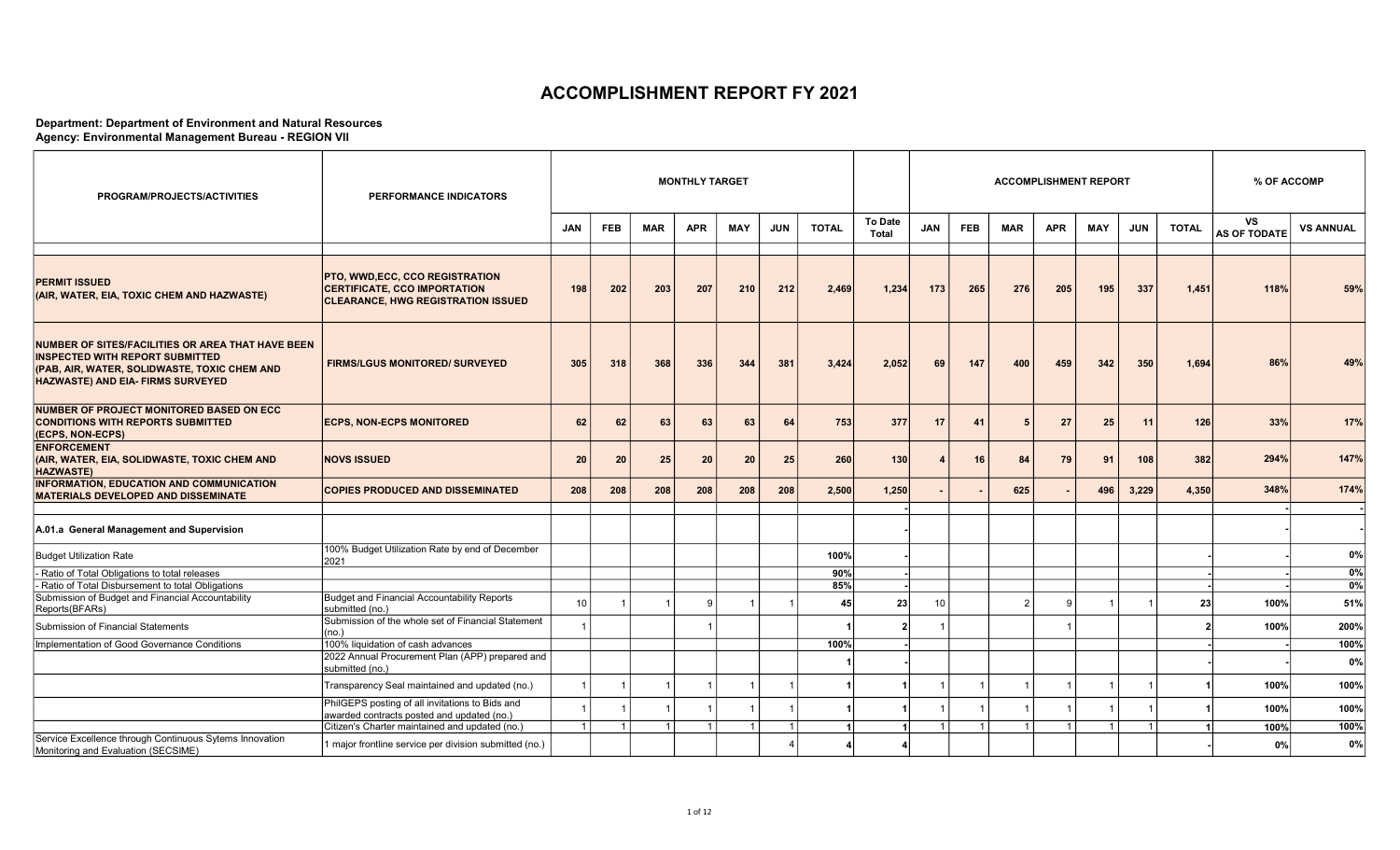| PROGRAM/PROJECTS/ACTIVITIES                                                                                                  | PERFORMANCE INDICATORS                                                     |                                  |                |                | <b>MONTHLY TARGET</b>    |                 |                |                                           |                                |                |                |               | <b>ACCOMPLISHMENT REPORT</b> |                         |                      |                |                                  | % OF ACCOMP      |
|------------------------------------------------------------------------------------------------------------------------------|----------------------------------------------------------------------------|----------------------------------|----------------|----------------|--------------------------|-----------------|----------------|-------------------------------------------|--------------------------------|----------------|----------------|---------------|------------------------------|-------------------------|----------------------|----------------|----------------------------------|------------------|
|                                                                                                                              |                                                                            | <b>JAN</b>                       | <b>FEB</b>     | <b>MAR</b>     | <b>APR</b>               | <b>MAY</b>      | <b>JUN</b>     | <b>TOTAL</b>                              | <b>To Date</b><br>Total        | <b>JAN</b>     | <b>FEB</b>     | <b>MAR</b>    | <b>APR</b>                   | <b>MAY</b>              | <b>JUN</b>           | <b>TOTAL</b>   | <b>VS</b><br><b>AS OF TODATE</b> | <b>VS ANNUAL</b> |
| Reconciliation of Property, Plant and Equipment Data based on<br>Audit Findings                                              | PPE inventory report prepared and submitted (no.)                          |                                  |                |                |                          |                 |                |                                           |                                |                |                |               |                              |                         |                      |                | 100%                             | 100%             |
| A.01.b Human Resource Development                                                                                            |                                                                            |                                  |                |                |                          |                 |                |                                           |                                |                |                |               |                              |                         |                      |                |                                  |                  |
| Learning and Growth                                                                                                          | Capacity Building/Training conducted (no.)                                 |                                  |                |                |                          |                 |                |                                           |                                |                |                |               |                              |                         |                      |                | 0%                               | 0%               |
|                                                                                                                              | Other Trainings attended (no)                                              |                                  |                |                |                          |                 |                |                                           |                                |                |                |               | $\overline{4}$               |                         |                      |                |                                  | 400%             |
|                                                                                                                              | Staff Trained (no)                                                         |                                  |                |                |                          |                 | 70             | 140                                       | 70 I                           |                |                |               |                              |                         |                      |                | 0%                               | 0%               |
|                                                                                                                              | Updated TNA submitted (no.)                                                |                                  |                |                |                          |                 |                |                                           | 1                              |                |                |               |                              | -1                      |                      |                | 100%                             | 100%             |
| A.02 SUPPORT TO OPERATIONS                                                                                                   |                                                                            |                                  |                |                |                          |                 |                |                                           |                                |                |                |               |                              |                         |                      |                |                                  |                  |
| A.02.a Planning, Policy Formulation, Management Information<br><b>System and Support to Climate Change</b>                   |                                                                            |                                  |                |                |                          |                 |                |                                           |                                |                |                |               |                              |                         |                      |                |                                  |                  |
| Planning and Programming                                                                                                     |                                                                            |                                  |                |                |                          |                 |                |                                           |                                |                |                |               |                              |                         |                      |                |                                  |                  |
| -Preparation of Work and Financial Plan                                                                                      | Work and Financial Plan prepared and submitted<br>(no.)                    |                                  |                |                |                          |                 |                |                                           |                                |                |                |               |                              |                         |                      |                |                                  | 200%             |
| -Preparation of Accomplishment Reports                                                                                       | Monthly Accomplishment report prepared and<br>submitted (no.)              |                                  |                |                |                          |                 |                | 12                                        |                                |                |                |               |                              | $\overline{\mathbf{1}}$ |                      |                | 100%                             | 50%              |
|                                                                                                                              | Annual Accomplishment Report prepared and<br>submitted (CY 2020)           |                                  |                |                |                          |                 |                |                                           |                                |                |                |               |                              |                         |                      |                | 100%                             | 100%             |
| -Monitoring and evaluation of Accomplishments                                                                                | Quarterly Monitoring and Evaluation Report<br>prepared and submitted (no.) |                                  |                |                |                          |                 |                |                                           | 2                              |                |                |               |                              | -1                      |                      |                | 100%                             | 50%              |
|                                                                                                                              | OPCR prepared and submitted (no.)                                          |                                  |                |                | $\overline{1}$           |                 |                |                                           | $\overline{2}$                 |                |                |               |                              |                         |                      | $\overline{2}$ | 100%                             | 67%              |
|                                                                                                                              | -OPCR (commitment)                                                         | $\overline{1}$                   |                |                | $\overline{1}$           |                 |                |                                           |                                | $\overline{1}$ |                |               | $\overline{1}$               |                         |                      |                | 100%                             | 100%             |
|                                                                                                                              | -OPCR (with rating)                                                        |                                  |                |                |                          |                 |                |                                           | 1 I                            |                |                |               |                              |                         |                      | -11            | 100%                             | 50%              |
| <b>Statistics and Information Systems Management</b>                                                                         |                                                                            |                                  |                |                |                          |                 |                |                                           |                                |                |                |               |                              |                         |                      |                |                                  |                  |
| -Preparation of Statistical Reports                                                                                          | Statistical Reports prepared and submitted (no.)                           | 6                                |                |                | 3                        |                 |                | 18                                        | 9                              | 6              |                |               | $\mathbf{3}$                 |                         |                      |                | 100%                             | 50%              |
| Industrial Emission Monitoring Report (Semi-annual)                                                                          |                                                                            | $\overline{1}$                   |                |                | $\overline{\phantom{a}}$ |                 |                | $\overline{2}$                            | 1                              | -1             |                |               |                              |                         |                      | 1 <sup>1</sup> | 100%                             | 50%              |
| Industrial Environmental Compliance (Semi-Annual)                                                                            |                                                                            | $\mathbf 1$                      |                |                |                          |                 |                | $\overline{2}$                            |                                |                |                |               |                              |                         |                      | $\mathbf{1}$   | 100%                             | 50%              |
| Ambient Air Quality monitoring Report (Quarterly)                                                                            |                                                                            | $\overline{1}$<br>$\overline{1}$ |                |                | $\overline{1}$           |                 |                | $\overline{4}$<br>$\overline{\mathbf{4}}$ | $\overline{2}$<br>$\mathbf{v}$ | $\overline{1}$ |                |               | $\overline{1}$               |                         |                      | $\overline{2}$ | 100%                             | 50%              |
| Water Quality Monitoring Report (Quarterly)<br>Number of Clearances and Volume of Importation for<br>Chemicals (Semi-Annual) |                                                                            |                                  |                |                | 1                        |                 |                | $\overline{2}$                            |                                |                |                |               |                              |                         |                      | $\mathbf{2}$   | 100%<br>100%                     | 50%<br>50%       |
| Hazardous Waste Generation by Type (Quarterly)                                                                               |                                                                            | $\mathbf 1$                      |                |                | $\overline{1}$           |                 |                | $\overline{4}$                            | $\overline{2}$                 |                |                |               | $\overline{1}$               |                         |                      | $\overline{2}$ | 100%                             | 50%              |
|                                                                                                                              |                                                                            |                                  |                |                |                          |                 |                |                                           |                                |                |                |               |                              |                         |                      | $\sim$         |                                  |                  |
| Management of ICT Network Infrastructure<br>Server Resource Management                                                       | Data Center established/managed (no.)                                      | $\overline{1}$                   | $\overline{1}$ |                | $\overline{1}$           | $\mathbf{1}$    | -1             | -1                                        |                                | -1             | $\overline{1}$ |               | $\overline{1}$               | $\mathbf 1$             | $\mathbf{1}$         |                | 100%                             | 100%             |
|                                                                                                                              | Server Resource Monitoring Established (no)                                |                                  | $\overline{1}$ |                | $\blacktriangleleft$     | $\overline{1}$  |                |                                           |                                |                |                |               |                              | $\overline{1}$          |                      |                | 100%                             | 100%             |
|                                                                                                                              | Servers Monitored/Managed (no)                                             | 2 <sup>1</sup>                   | $\overline{2}$ | $\overline{2}$ | 2                        | 2               | $\overline{2}$ |                                           | 21                             | $\overline{2}$ | 2 <sup>1</sup> | $\mathcal{P}$ | 2                            | 2                       | 2 <sup>1</sup>       | 2I             | 100%                             | 100%             |
|                                                                                                                              | Server Upgraded/Deployed (no)                                              | $\overline{1}$                   | $\overline{1}$ | $\overline{1}$ | 1                        | $\overline{1}$  | $\overline{1}$ | -1                                        | 1                              | $\overline{1}$ | $\overline{1}$ |               | $\overline{1}$               | $\mathbf{1}$            | 11                   | 11             | 100%                             | 100%             |
| Network and endpoint Management                                                                                              | Network upgraded/maintained (no.)                                          |                                  |                | $\overline{1}$ | $\overline{1}$           |                 |                |                                           |                                |                |                |               |                              |                         | $\blacktriangleleft$ |                | 100%                             | 100%             |
|                                                                                                                              | Computers upgraded/deployed (no.)                                          |                                  |                | 30             |                          |                 |                | 30 <sup>1</sup>                           | 30 <sup>l</sup>                |                |                |               |                              |                         |                      |                | 0%                               | 0%               |
|                                                                                                                              | Endpoint Protection Deployed (no)                                          |                                  |                |                |                          |                 |                | - 1                                       |                                |                |                |               |                              |                         |                      |                |                                  | 0%               |
|                                                                                                                              | IT assistance provided (no)                                                | 10                               | 10             | 10             | 10 <sup>1</sup>          | 10 <sup>°</sup> | 10             | 120                                       | 60                             | 10             | 15             | 25            | $\overline{37}$              | 10                      | 85                   | 182            | 303%                             | 152%             |
| Deployment of Active Directory                                                                                               | Active Directory implemented (no)                                          |                                  | $\overline{1}$ |                | $\overline{1}$           | $\overline{1}$  |                |                                           |                                |                | $\overline{1}$ |               | $\overline{1}$               | -1                      | 1                    |                | 100%                             | 100%             |
|                                                                                                                              | Computers Registered/Monitored (no)                                        |                                  | 100            |                |                          |                 |                | 100                                       | 100                            |                | 100            |               |                              |                         |                      | 100            | 100%                             | 100%             |
| ICT Resource Inventory                                                                                                       | Database Updated (No)                                                      | $\overline{1}$                   | $\overline{1}$ | $\mathbf{1}$   | $\overline{1}$           | $\overline{1}$  |                | -1                                        | $\mathbf{1}$                   |                | $\overline{1}$ |               | $\overline{1}$               | -1                      | 1                    |                | 100%                             | 100%             |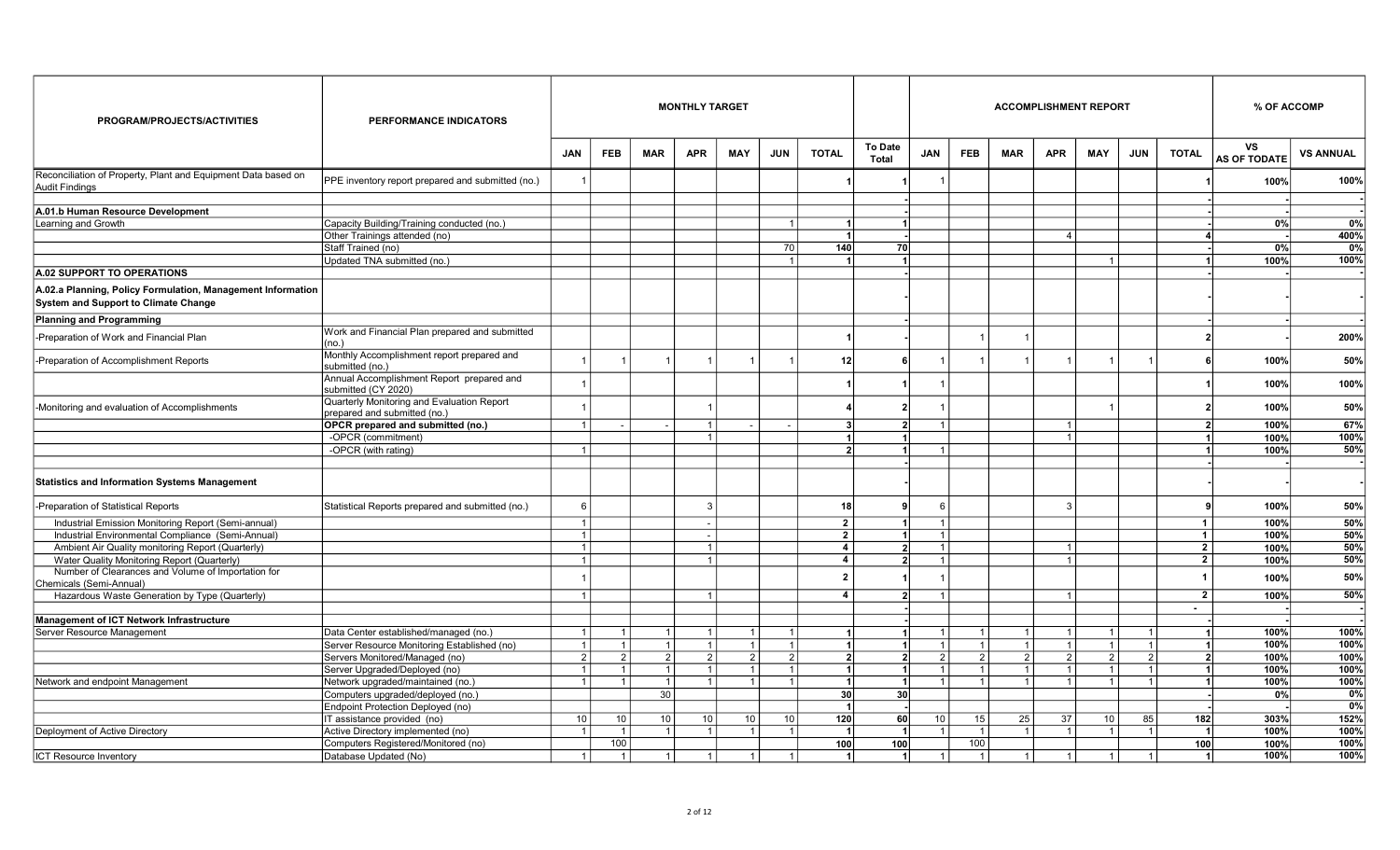| PROGRAM/PROJECTS/ACTIVITIES                                                                                                                         | <b>PERFORMANCE INDICATORS</b>                                                                                                             | <b>MONTHLY TARGET</b> |                |                |                |                |                |                 |                         |                |                 |                |                | <b>ACCOMPLISHMENT REPORT</b> |            |              | % OF ACCOMP               |                  |
|-----------------------------------------------------------------------------------------------------------------------------------------------------|-------------------------------------------------------------------------------------------------------------------------------------------|-----------------------|----------------|----------------|----------------|----------------|----------------|-----------------|-------------------------|----------------|-----------------|----------------|----------------|------------------------------|------------|--------------|---------------------------|------------------|
|                                                                                                                                                     |                                                                                                                                           | <b>JAN</b>            | <b>FEB</b>     | <b>MAR</b>     | <b>APR</b>     | <b>MAY</b>     | <b>JUN</b>     | <b>TOTAL</b>    | <b>To Date</b><br>Total | JAN            | <b>FEB</b>      | <b>MAR</b>     | <b>APR</b>     | <b>MAY</b>                   | <b>JUN</b> | <b>TOTAL</b> | VS<br><b>AS OF TODATE</b> | <b>VS ANNUAL</b> |
| Information Systems Management and Support                                                                                                          |                                                                                                                                           |                       |                |                |                |                |                |                 |                         |                |                 |                |                |                              |            |              |                           |                  |
| Operationalization of Frontline Services                                                                                                            | Online Services operationalized/managed(no.)                                                                                              | 13                    | 13             | 13             | 13             | 13             | 13             | 13              | 13                      | 13             | 13              | 13             | 13             | 13                           | 13         | 13           | 100%                      | 100%             |
|                                                                                                                                                     | Issues Resolved (no)                                                                                                                      |                       |                |                |                |                |                |                 |                         |                |                 |                |                |                              |            |              |                           |                  |
|                                                                                                                                                     | Kiosk Established (no)                                                                                                                    | $\overline{1}$        | $\overline{1}$ | $\overline{1}$ | $\mathbf{1}$   | $\overline{1}$ |                |                 |                         | 1              | $\overline{1}$  | $\overline{1}$ | $\overline{1}$ | $\overline{1}$               |            |              | 100%                      | 100%             |
|                                                                                                                                                     | Users Assisted (no)                                                                                                                       | 5                     | 5              | 5              | 5 <sup>1</sup> | 5 <sup>1</sup> | -5             | 60              | 30 <sup>1</sup>         | 15             | 10 <sup>1</sup> | 15             | 23             | 10 <sup>1</sup>              | 50         | 123          | 410%                      | 205%             |
| Operationalization of Planning & Administrative Support systems                                                                                     | Systems operationalized/managed (no)                                                                                                      |                       |                |                | $\Delta$       |                |                |                 |                         |                |                 |                |                | 4                            |            |              | 100%                      | 100%             |
|                                                                                                                                                     | Issues Resolved (no)                                                                                                                      | $\overline{1}$        | $\overline{1}$ |                | $\mathbf{1}$   |                |                | 12              |                         | 2              | $\overline{1}$  | $\overline{1}$ |                | $\overline{1}$               |            |              | 117%                      | 58%              |
| Deployment of Office 365                                                                                                                            | O365 accounts deployed (no)                                                                                                               | 50                    |                |                |                |                |                | 50              | 50 <sup>1</sup>         | 70             |                 |                |                |                              |            | 70           | 140%                      | 140%             |
| Records Digitization                                                                                                                                | Digital Infrastructure established/managed (no)                                                                                           |                       |                |                |                |                |                |                 |                         |                |                 |                |                | $\overline{1}$               |            |              | 100%                      | 100%             |
|                                                                                                                                                     | Documents Digitally Signed (no.)                                                                                                          |                       | $\overline{1}$ |                | $\mathbf{1}$   | $\overline{1}$ |                | 12 <sup>1</sup> |                         |                |                 |                |                |                              |            |              | 0%                        | $0\%$            |
| Information Systems Development                                                                                                                     | Systems Developed (no)                                                                                                                    |                       |                |                |                |                |                | -1              |                         |                |                 |                |                |                              |            |              |                           | 0%               |
|                                                                                                                                                     | Websites updated/maintaned(no.)                                                                                                           |                       |                |                |                |                |                |                 |                         | $\overline{1}$ |                 |                |                | $\overline{1}$               |            |              | 100%                      | 100%             |
| Capacity Building/Retooling                                                                                                                         | Trainings conducted (no)                                                                                                                  |                       |                |                | $\overline{2}$ |                |                |                 | 3                       |                |                 |                |                | 1                            |            | <sup>2</sup> | 67%                       | 33%              |
| Mapping and Management of Repository Systems/Databases                                                                                              |                                                                                                                                           |                       |                |                |                |                |                |                 |                         |                |                 |                |                |                              |            |              |                           |                  |
| Repository Systems Management                                                                                                                       | Repository Systems operationalized/supported (no)                                                                                         |                       |                |                | 3              |                |                |                 |                         | 3              |                 |                | 3              |                              |            |              | 100%                      | 100%             |
| <b>GIS Mapping</b>                                                                                                                                  | GIS Shapefiles created/updated (no.)                                                                                                      | 9                     |                |                | 9              |                |                |                 |                         |                |                 | q              | 9              |                              |            |              | 100%                      | 100%             |
| <b>Compliance to MITHI Requirements</b>                                                                                                             |                                                                                                                                           |                       |                |                |                |                |                |                 |                         |                |                 |                |                |                              |            |              |                           |                  |
| Updating of Info. System Strategic Plan                                                                                                             | Reports Submitted (no)                                                                                                                    |                       |                |                |                |                |                |                 |                         | 1              |                 |                |                |                              |            |              | 100%                      | 100%             |
|                                                                                                                                                     |                                                                                                                                           |                       |                |                |                |                |                |                 |                         |                |                 |                |                |                              |            |              |                           |                  |
| <b>Climate Change</b>                                                                                                                               |                                                                                                                                           |                       |                |                |                |                |                |                 |                         |                |                 |                |                |                              |            |              |                           |                  |
| P1. Implementation and promotion of the entity-level GHG<br>Inventory and Management to quantify and report GHG<br>emissions and removals           |                                                                                                                                           |                       |                |                |                |                |                |                 |                         |                |                 |                |                |                              |            |              |                           |                  |
| 1.1 Conduct of Annual (EMB Regional Office) GHG Entity report                                                                                       | GHG Inventory report submitted and maintained<br>using prescribed templates(no.)                                                          |                       |                |                |                |                |                |                 |                         |                |                 |                |                |                              |            |              |                           | 0%               |
| 1.2 Conduct of training-workshop on entity level GHG inventory<br>and community level GHG Inventory                                                 | Documentation report of activity and GHG inventory<br>report from stakeholders (such as ECPs, LGUs,<br>Private companies) submitted (no.) |                       |                |                |                |                |                |                 |                         |                |                 |                |                |                              |            |              |                           | 0%               |
| P2. Implementation of EO 174: Institutionalization of the<br>Philippine GHG Inventory Management and Reporting System<br>for IPPU and Waste Sectors |                                                                                                                                           |                       |                |                |                |                |                |                 |                         |                |                 |                |                |                              |            |              |                           |                  |
| 2.1 Conduct of Sectoral Consultation meetings to establish GHG<br>Inventory database for the IPPU and Waste sectors                                 | Documentation report prepared and submitted(no.)                                                                                          |                       |                |                |                |                |                |                 |                         |                |                 |                |                |                              |            |              | 0%                        | 0%               |
|                                                                                                                                                     | Database of the GHG activity data for Waste and<br>Industrial Processes and Product Use (IPPU)<br>established and submitted (no.)         |                       | $\overline{1}$ | $\overline{1}$ | $\mathbf{1}$   |                | $\overline{1}$ |                 |                         |                |                 | 1              | $\overline{1}$ | $\overline{1}$               |            |              | 100%                      | 100%             |
| P4 Operationalization of RA 9729 Climate Change Act<br>(Section 15c)                                                                                |                                                                                                                                           |                       |                |                |                |                |                |                 |                         |                |                 |                |                |                              |            |              |                           |                  |
| 4.1 Conduct inventory and review current CC information system<br>and database                                                                      | Inventory conducted and CC information system and<br>database reviewed with report submitted (no.)                                        |                       |                |                |                |                |                |                 |                         |                |                 |                |                |                              |            |              |                           | 0%               |
| P5 Operationalization of Article 12 of the Paris Agreement<br>(Action for Climate Empowerment)                                                      |                                                                                                                                           |                       |                |                |                |                |                |                 |                         |                |                 |                |                |                              |            |              |                           |                  |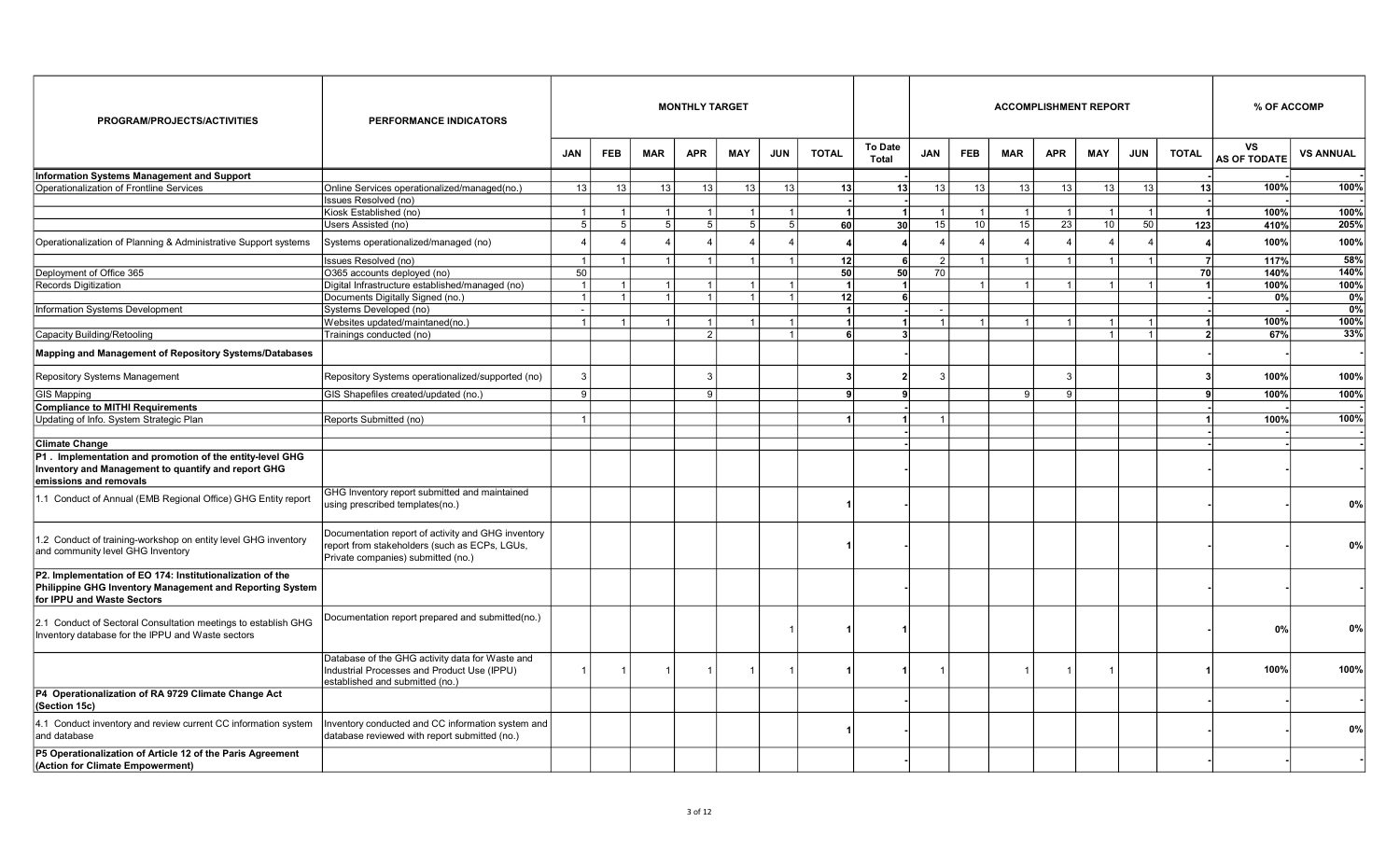| PROGRAM/PROJECTS/ACTIVITIES                                                                                            | PERFORMANCE INDICATORS                                                         |                |                 |                | <b>MONTHLY TARGET</b> |                |                |              |                         |                |                 |                   | <b>ACCOMPLISHMENT REPORT</b> |                 |            |                  | % OF ACCOMP               |                  |
|------------------------------------------------------------------------------------------------------------------------|--------------------------------------------------------------------------------|----------------|-----------------|----------------|-----------------------|----------------|----------------|--------------|-------------------------|----------------|-----------------|-------------------|------------------------------|-----------------|------------|------------------|---------------------------|------------------|
|                                                                                                                        |                                                                                | <b>JAN</b>     | <b>FEB</b>      | <b>MAR</b>     | <b>APR</b>            | <b>MAY</b>     | <b>JUN</b>     | <b>TOTAL</b> | <b>To Date</b><br>Total | <b>JAN</b>     | <b>FEB</b>      | <b>MAR</b>        | <b>APR</b>                   | <b>MAY</b>      | <b>JUN</b> | <b>TOTAL</b>     | VS<br><b>AS OF TODATE</b> | <b>VS ANNUAL</b> |
| 5.1 Develop a communication plan on climate change for LGUs,<br><b>IPENROs and CENROs</b>                              | Communication Plan on Climate Change reviewed,<br>assessed and submitted (no.) |                |                 |                |                       |                |                |              |                         |                |                 |                   |                              |                 |            |                  | 0%                        | 0%               |
| A.02.b Legal Services and Provision of Secretariat Services to<br>the Pollution Adjudication Board                     |                                                                                |                |                 |                |                       |                |                |              |                         |                |                 |                   |                              |                 |            |                  |                           |                  |
| Adjudication of environmental/administrative cases                                                                     | Administrative cases acted upon (no.)                                          |                |                 | 2              |                       |                | $\overline{2}$ | -8           | $\Delta$                |                |                 | $\lceil 3 \rceil$ | 65                           |                 |            | 68               | 1700%                     | 850%             |
|                                                                                                                        | Environmental Complaints acted upon (no.)                                      |                |                 | -5             |                       |                | 5              | 20           | 10 <sup>1</sup>         |                |                 | $6\overline{6}$   | $\overline{4}$               | $\overline{2}$  |            | 12               | 120%                      | 60%              |
|                                                                                                                        | PAB cases reactivated (no.)                                                    |                |                 | 5              |                       |                | 5              | 20           | 10 <sup>1</sup>         |                |                 | 5                 | 9                            |                 |            | 14               | 140%                      | 70%              |
| Monitoring of Firms Compliance to PAB Orders/Resolutions                                                               | Firms monitored with report submitted (no.)                                    |                |                 |                |                       |                |                | -1           |                         |                |                 | $\overline{1}$    |                              |                 |            |                  |                           | 100%             |
|                                                                                                                        | Pollution Cases Elevated to PAB (no.)                                          |                |                 |                |                       |                |                |              |                         |                |                 |                   |                              |                 |            |                  |                           | 0%               |
| Execution of PAB Resolutions and Orders                                                                                | Resolution/order executed (no.)                                                |                |                 |                |                       |                |                |              |                         |                |                 |                   |                              |                 |            |                  |                           | 0%               |
|                                                                                                                        | Firms with Imposed Fines (PAB Resolution 2019-01)                              |                | 5               | -5             | 5                     | -5             | 5              | 60           | 30                      | 5              | 5               | 5                 | -5                           | $5\overline{)}$ |            | 30               | 100%                      | 50%              |
| Review and assessment of inspection/monitoring/survey reports of<br>firms with Environmental violations or complaints. | (no.)<br>NOVs issued (no.)                                                     | 20             | 20              | 25             | 20                    | 20             | 25             | 260          | 130                     |                | 16              | 84                | 79                           | 91              | 108        | 382              | 294%                      | 147%             |
| - RA 8749                                                                                                              |                                                                                | 5              | $5\phantom{.0}$ | 5              | 5 <sub>5</sub>        | 5 <sup>1</sup> | -5             | 60           | 30                      | $\mathbf{1}$   | $\overline{1}$  | 12                | 13                           | 12              | 23         | 62               | 207%                      | 103%             |
| - RA 9275                                                                                                              |                                                                                | 5              | $5\phantom{.0}$ | 5              | $5\phantom{.0}$       | 5 <sup>1</sup> | 5              | 60           | 30 <sup>1</sup>         | $\overline{1}$ | 5               | 23                | 21                           | 29              | 21         | 100              | 333%                      | 167%             |
| -PD 1586                                                                                                               |                                                                                | 5              | 5               | 5              | 5 <sub>5</sub>        | 5 <sup>1</sup> | 5              | 60           | 30                      | $\mathfrak{p}$ | $\mathsf{R}$    | 17                | 28                           | 22              | 20         | 97               | 323%                      | 162%             |
| -RA 6969                                                                                                               |                                                                                | 5 <sup>5</sup> | 5               | 10             | 5 <sup>5</sup>        | 5 <sup>1</sup> | 10             | 80           | 40                      |                | 2 <sup>1</sup>  | 32                | 17                           | 28              | 44         | $\overline{123}$ | 308%                      | 154%             |
| - Toxic Chem                                                                                                           |                                                                                |                |                 | 5              |                       |                | .5             | 20           | 10 <sup>1</sup>         |                |                 |                   |                              |                 |            |                  | 10%                       | 5%               |
| - Haz                                                                                                                  |                                                                                | 5              | 5               | $\overline{5}$ | 5 <sup>1</sup>        | 5 <sup>1</sup> | 5              | 60           | 30 <sup>1</sup>         |                | $\overline{c}$  | 32                | 17                           | 28              | 43         | 122              | 407%                      | 203%             |
| - RA 9003                                                                                                              |                                                                                |                |                 |                |                       |                |                |              |                         |                |                 |                   |                              |                 |            |                  |                           |                  |
| Issuance of Resolutions/orders                                                                                         | Resolution/order issued (no.)                                                  | 5              | 5               | 5              | 5                     | 5              |                | 60           | 30 <sup>1</sup>         |                | 10 <sup>1</sup> |                   | $5\overline{5}$              | 5               |            | 25               | 83%                       | 42%              |
|                                                                                                                        |                                                                                |                |                 |                |                       |                |                |              |                         |                |                 |                   |                              |                 |            |                  |                           |                  |
| A.03 OPERATIONS                                                                                                        |                                                                                |                |                 |                |                       |                |                |              |                         |                |                 |                   |                              |                 |            |                  |                           |                  |
| A.03.a Environmental Assessment & Protection Program                                                                   |                                                                                |                |                 |                |                       |                |                |              |                         |                |                 |                   |                              |                 |            |                  |                           |                  |
| A.03.a1 Environmental Pollution Research                                                                               |                                                                                |                |                 |                |                       |                |                |              |                         |                |                 |                   |                              |                 |            |                  |                           |                  |
| Implementation of the Environmental Laboratory<br>Recognition(ELR)Scheme                                               |                                                                                |                |                 |                |                       |                |                |              |                         |                |                 |                   |                              |                 |            |                  |                           |                  |
| -Laboratory Assessment (Level 2) and Monitoring & Re-<br>Assessment of Lab. (M/R)                                      | Laboratory assessed/monitored (no.)                                            |                | $\overline{2}$  |                | $\overline{2}$        |                |                |              |                         |                |                 |                   |                              | 3               |            |                  | 100%                      | 100%             |
| -Cross audit of EMB Labs                                                                                               | Report prepared (no.)                                                          |                |                 |                |                       |                |                |              |                         |                |                 |                   |                              |                 |            |                  |                           | 0%               |
| -Promotion of ELR Scheme                                                                                               | ELR awareness seminar conducted (no)                                           |                |                 |                |                       |                |                |              |                         |                |                 |                   |                              |                 |            |                  |                           | $0\%$            |
| Analysis of Samples                                                                                                    | Samples analyzed (no.)                                                         | 125            | 125             | 125            | 125                   | 125            | 125            | 1,500        | 750                     | 111            |                 | 400               | 171                          | 218             | 238        | 1,138            | 152%                      | 76%              |
|                                                                                                                        | Results of samples determinations reported (no.)                               | 500            | 500             | 500            | 500                   | 500            | 500            | 6,000        | 3,000                   | 552            |                 | 2,291             | 789                          | 1,256           | 1,319      | 6.207            | 207%                      | 103%             |
| Establishment of analytical capability required for environmental<br>quality and compliance monitoring of the region   | Parameters/analytical methods established (no.)                                |                |                 |                |                       |                |                |              |                         |                |                 |                   |                              |                 |            |                  |                           | 0%               |
|                                                                                                                        | Capacity enhanced (%)                                                          |                |                 |                |                       |                |                |              |                         |                |                 |                   |                              |                 |            |                  |                           |                  |
| Preparation of Laboratory Management System (LMS) documents                                                            | LMS documents prepared (no.)                                                   |                |                 |                |                       |                |                |              |                         |                |                 |                   |                              |                 |            |                  |                           | $0\%$            |
| Calibration/Maintenance of Laboratory equipment                                                                        | Lab equipment calibrated/maintained (no.)                                      |                |                 |                |                       |                |                | 40           |                         |                |                 |                   |                              |                 |            |                  | 0%                        | $0\%$            |
| Attendance/Participation to Training/Workshop/Proficiency Testing<br>Exercises                                         |                                                                                |                |                 |                |                       |                |                |              |                         |                |                 |                   |                              |                 |            |                  |                           |                  |
| - Proficiency testing exercise                                                                                         | parameters testing exercises participated (no.)                                |                |                 |                |                       |                |                |              |                         |                |                 |                   |                              |                 |            |                  |                           | $0\%$            |
| - Attendance to virtual trainings/ seminars organized by EMB<br>lCentral Office                                        | staff trained (no.)                                                            |                | $\overline{2}$  |                | $\overline{2}$        |                | $\overline{2}$ |              |                         |                |                 | c                 | 3                            |                 |            | 12               | 200%                      | 200%             |
|                                                                                                                        |                                                                                |                |                 |                |                       |                |                |              |                         |                |                 |                   |                              |                 |            |                  |                           |                  |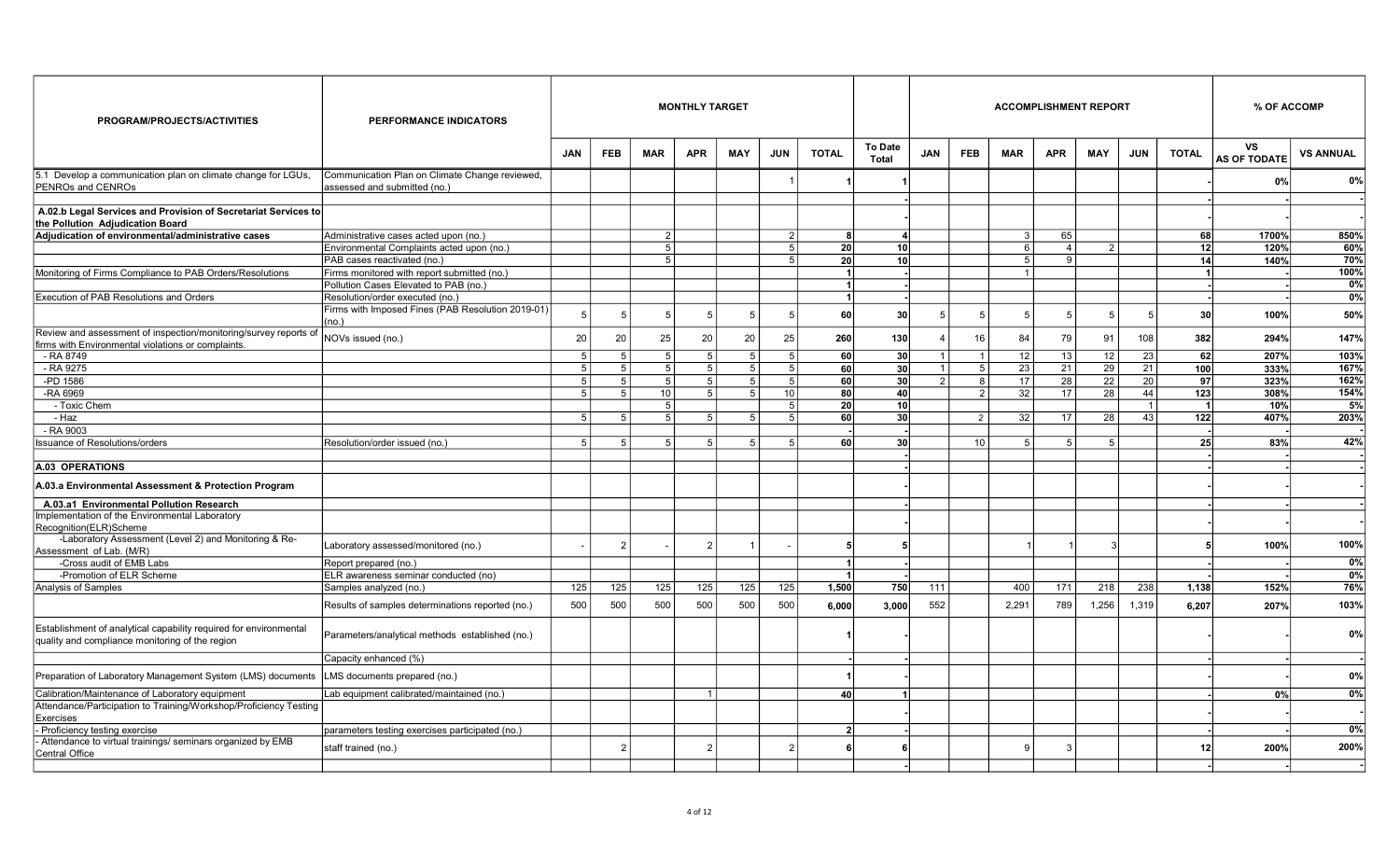| PROGRAM/PROJECTS/ACTIVITIES                                                                                                                                                                                                                                                                                                                                                                                                                                                  | <b>PERFORMANCE INDICATORS</b>                                                   | <b>MONTHLY TARGET</b><br><b>ACCOMPLISHMENT REPORT</b> |                                  |                                 |                      |                      |                      |                                    |                                |            |                 |            |                 | % OF ACCOMP |                |                        |                           |                  |
|------------------------------------------------------------------------------------------------------------------------------------------------------------------------------------------------------------------------------------------------------------------------------------------------------------------------------------------------------------------------------------------------------------------------------------------------------------------------------|---------------------------------------------------------------------------------|-------------------------------------------------------|----------------------------------|---------------------------------|----------------------|----------------------|----------------------|------------------------------------|--------------------------------|------------|-----------------|------------|-----------------|-------------|----------------|------------------------|---------------------------|------------------|
|                                                                                                                                                                                                                                                                                                                                                                                                                                                                              |                                                                                 | <b>JAN</b>                                            | <b>FEB</b>                       | <b>MAR</b>                      | <b>APR</b>           | <b>MAY</b>           | <b>JUN</b>           | <b>TOTAL</b>                       | <b>To Date</b><br><b>Total</b> | <b>JAN</b> | <b>FEB</b>      | <b>MAR</b> | <b>APR</b>      | <b>MAY</b>  | <b>JUN</b>     | <b>TOTAL</b>           | ٧S<br><b>AS OF TODATE</b> | <b>VS ANNUAL</b> |
| A.03.a2 Environmental Education and Partnership Building                                                                                                                                                                                                                                                                                                                                                                                                                     |                                                                                 |                                                       |                                  |                                 |                      |                      |                      |                                    |                                |            |                 |            |                 |             |                |                        |                           |                  |
| Phased Implementation of the National Environmental Education<br>Action Plan                                                                                                                                                                                                                                                                                                                                                                                                 |                                                                                 |                                                       |                                  |                                 |                      |                      |                      |                                    |                                |            |                 |            |                 |             |                |                        |                           |                  |
| Environmental Education in the Non-formal Sector                                                                                                                                                                                                                                                                                                                                                                                                                             | Multi-stakeholder Events conducted with reports<br>submitted (no.)              |                                                       |                                  |                                 |                      |                      | $\overline{2}$       | 11                                 |                                | -1         |                 |            |                 |             | Э              |                        | 150%                      | 55%              |
| -Conduct of special events for the national environmental<br>celebrations (Zero Waste Month/World Water Day/Philippine<br>Water Week, Earth Day/Earth Month, World Environment<br>Day/Environment Month, National Clean Up Month, International<br>Day for the Preservation of the Ozone Layer, World Environmental<br>Health Day, International Lead Poisoning Prevention Week, Clean<br>Air Month, Climate Change Consciousness Week, Environmental<br>Awareness<br>Month) |                                                                                 |                                                       |                                  |                                 |                      |                      | $\overline{2}$       | 11                                 |                                |            |                 |            |                 |             | 3              |                        | 150%                      | 55%              |
| - Production and dissemination of localized IEC Materials                                                                                                                                                                                                                                                                                                                                                                                                                    | IEC materials developed (no.)                                                   |                                                       |                                  |                                 |                      |                      |                      |                                    |                                |            |                 |            |                 |             | $\overline{1}$ | -11                    |                           | 33%              |
|                                                                                                                                                                                                                                                                                                                                                                                                                                                                              | Copies produced (no.)                                                           | 208                                                   | 208                              | 208                             | 208                  | 208                  | 208                  | 2,500                              | 1,250                          |            |                 | 625        |                 | 496         | 3,229          | 4,350                  | 348%                      | 174%             |
|                                                                                                                                                                                                                                                                                                                                                                                                                                                                              | Copies disseminated (no.)                                                       | 208                                                   | 208                              | 208                             | 208                  | 208                  | 208                  | 2,500                              | 1,250                          |            |                 | 625        | 328             | 168         | 551            | 1,672                  | 134%                      | 67%              |
| 2. Networking, Collaboration and Communication                                                                                                                                                                                                                                                                                                                                                                                                                               |                                                                                 |                                                       |                                  |                                 |                      |                      |                      |                                    |                                |            |                 |            |                 |             |                |                        |                           |                  |
| - Youth involvement in Environmental Protection                                                                                                                                                                                                                                                                                                                                                                                                                              | Youth activities conducted (no.)                                                |                                                       |                                  |                                 |                      |                      |                      | $\mathbf{v}$                       | 1                              |            |                 |            | $\overline{1}$  |             |                | 2 <sup>1</sup>         | 200%                      | 100%             |
| -Conduct of radio/TV programs/guestings/podcast                                                                                                                                                                                                                                                                                                                                                                                                                              | Radio/TV guestings/podcast conducted (no.)                                      |                                                       |                                  |                                 |                      |                      |                      | 16                                 |                                |            |                 |            |                 |             |                |                        |                           | 0%               |
| -Submission of photo releases to EMB Central Office for EMB<br>Website                                                                                                                                                                                                                                                                                                                                                                                                       | Photo releases submitted (no.)                                                  | 3                                                     | 3                                | 3                               | 3                    |                      | 3                    | 36                                 | 18                             | 3          | 6               | P          | 6               | 6           |                | 32                     | 178%                      | 89%              |
| -Updating and Maintenance of Regional Facebook Page                                                                                                                                                                                                                                                                                                                                                                                                                          | Regional Facebook page maintained/updated (no.)                                 | 10 <sup>1</sup>                                       | 10                               | 10                              | 10                   | 10                   | 10 <sup>1</sup>      | 120                                | 60                             | 19         | 25              | 33         | 10              | 20          | 35             | 142                    | 237%                      | 118%             |
| 3. Preparation of Annual Regional State of Brown Environment<br>Report                                                                                                                                                                                                                                                                                                                                                                                                       | 2020 Regional State of Brown Environment Report<br>prepared and submitted (no.) |                                                       |                                  |                                 |                      |                      |                      |                                    |                                |            |                 |            |                 |             |                |                        | 0%                        | 0%               |
| 4. Conduct of communication evaluation of IEC intervention                                                                                                                                                                                                                                                                                                                                                                                                                   | Accomplished survey forms submitted with statiscal<br>tabulation (no.)          |                                                       |                                  |                                 |                      |                      | 200                  | 200                                | 200                            |            |                 |            |                 |             | 265            | 265                    | 133%                      | 133%             |
| 5. Updating of EMB Regional website                                                                                                                                                                                                                                                                                                                                                                                                                                          | Website content/links maintained/updated                                        | 10 <sup>1</sup>                                       | 10                               | 10                              | 10                   | 10                   | 10                   | 120                                | 60                             | 10         | 10 <sup>1</sup> | 10         | 10 <sup>1</sup> | 12          | 12             | 64                     | 107%                      | 53%              |
| 6. Conduct of webinar on Environmental Laws for DENR Offices                                                                                                                                                                                                                                                                                                                                                                                                                 | Webinar conducted (no.)                                                         |                                                       |                                  |                                 |                      |                      |                      |                                    | 2                              |            |                 |            |                 |             |                |                        | 150%                      | 100%             |
| . Gathering of IEC data for EMB environmental statistics                                                                                                                                                                                                                                                                                                                                                                                                                     | Report submitted (no.)                                                          | 1                                                     |                                  |                                 | $\mathbf 1$          |                      |                      |                                    | $\overline{2}$                 |            |                 |            |                 |             |                | 2 <sup>1</sup>         | 100%                      | 50%              |
| 8.EMB Regional Champions on Environmental Management<br>(Game Changer Communities Award)                                                                                                                                                                                                                                                                                                                                                                                     | Regional nominees submitted (no.)                                               |                                                       |                                  |                                 |                      |                      |                      |                                    |                                |            |                 |            |                 | 2           |                |                        | 67%                       | 67%              |
|                                                                                                                                                                                                                                                                                                                                                                                                                                                                              |                                                                                 |                                                       |                                  |                                 |                      |                      |                      |                                    |                                |            |                 |            |                 |             |                |                        |                           |                  |
| A.03.a3 Environmental Impact Assessment                                                                                                                                                                                                                                                                                                                                                                                                                                      |                                                                                 |                                                       |                                  |                                 |                      |                      |                      |                                    |                                |            |                 |            |                 |             |                |                        |                           |                  |
| <b>CLEARANCE AND PERMITTING</b>                                                                                                                                                                                                                                                                                                                                                                                                                                              |                                                                                 |                                                       |                                  |                                 |                      |                      |                      |                                    |                                |            |                 |            |                 |             |                |                        |                           |                  |
| <b>Issuance of ECC</b><br>Issuance of CNC - Category C & prior to 1982                                                                                                                                                                                                                                                                                                                                                                                                       | ECC issued (no.)<br>CNC issued (no.)                                            | 22<br>3 <sup>1</sup>                                  | 22<br>3                          | 22<br>$\mathbf{3}$              | 23<br>$\overline{4}$ | 23<br>$\overline{4}$ | 23<br>$\overline{4}$ | 269<br>40                          | 135<br>21                      | 32<br>200  | 27<br>150       | 39<br>120  | 20<br>217       | 26<br>100   | 41<br>75       | 185<br>862             | 137%<br>4105%             | 69%<br>2155%     |
|                                                                                                                                                                                                                                                                                                                                                                                                                                                                              | Projects surveyed with site inspection reports                                  |                                                       |                                  |                                 |                      |                      |                      |                                    |                                |            |                 |            |                 |             |                |                        |                           |                  |
| Identification/Survey of projects operating without ECC                                                                                                                                                                                                                                                                                                                                                                                                                      | submitted (no.)                                                                 | 10                                                    | 10                               | 10                              | 11                   | 11                   | 11                   | 124                                | 63                             | 3          |                 | 15         |                 | 39          | 22             | 79                     | 125%                      | 64%              |
| Validation of issued ECC (cleansing)                                                                                                                                                                                                                                                                                                                                                                                                                                         | ECC cancelled (no.)                                                             | 2 <sup>1</sup>                                        | $\overline{2}$<br>$\overline{2}$ | $\overline{2}$                  | 3                    | $\mathcal{A}$<br>3   | $\mathbf{3}$         | 30 <sup>1</sup>                    | 15                             |            |                 |            |                 |             |                |                        | 0%                        | 0%<br>360%       |
| Validation of CNC (Both Category C and Category D)                                                                                                                                                                                                                                                                                                                                                                                                                           | CNC validated with report submitted (no.)<br>CNC cancelled (no.)                | 2 <sup>1</sup><br>$\overline{2}$                      | $\mathcal{P}$                    | $\mathfrak{p}$<br>$\mathcal{P}$ | 3<br>3               | $\mathcal{R}$        | 3<br>$\mathbf{3}$    | 30 <sup>1</sup><br>30 <sup>1</sup> | 15<br>15                       |            | $\overline{4}$  | 6          |                 | 40          | 58<br>17       | 108<br>17 <sup>1</sup> | 720%<br>113%              | 57%              |
| <b>MONITORING AND ENFORCEMENT</b>                                                                                                                                                                                                                                                                                                                                                                                                                                            |                                                                                 |                                                       |                                  |                                 |                      |                      |                      |                                    |                                |            |                 |            |                 |             |                |                        |                           |                  |
| Monitoring of Projects in compliance with ECC conditions and<br>EMP (ECPs)                                                                                                                                                                                                                                                                                                                                                                                                   | ECPs monitored with reports submitted (no.)                                     |                                                       | 2                                |                                 |                      |                      |                      | 14                                 |                                | 2          |                 |            | 3               |             |                |                        | 114%                      | 57%              |
|                                                                                                                                                                                                                                                                                                                                                                                                                                                                              | - Fund 101                                                                      |                                                       | $\mathfrak{p}$                   |                                 |                      |                      |                      | 14                                 |                                |            |                 |            | 3               |             |                |                        | 114%                      | 57%              |
|                                                                                                                                                                                                                                                                                                                                                                                                                                                                              |                                                                                 |                                                       |                                  |                                 |                      |                      |                      |                                    |                                |            |                 |            |                 |             |                |                        |                           |                  |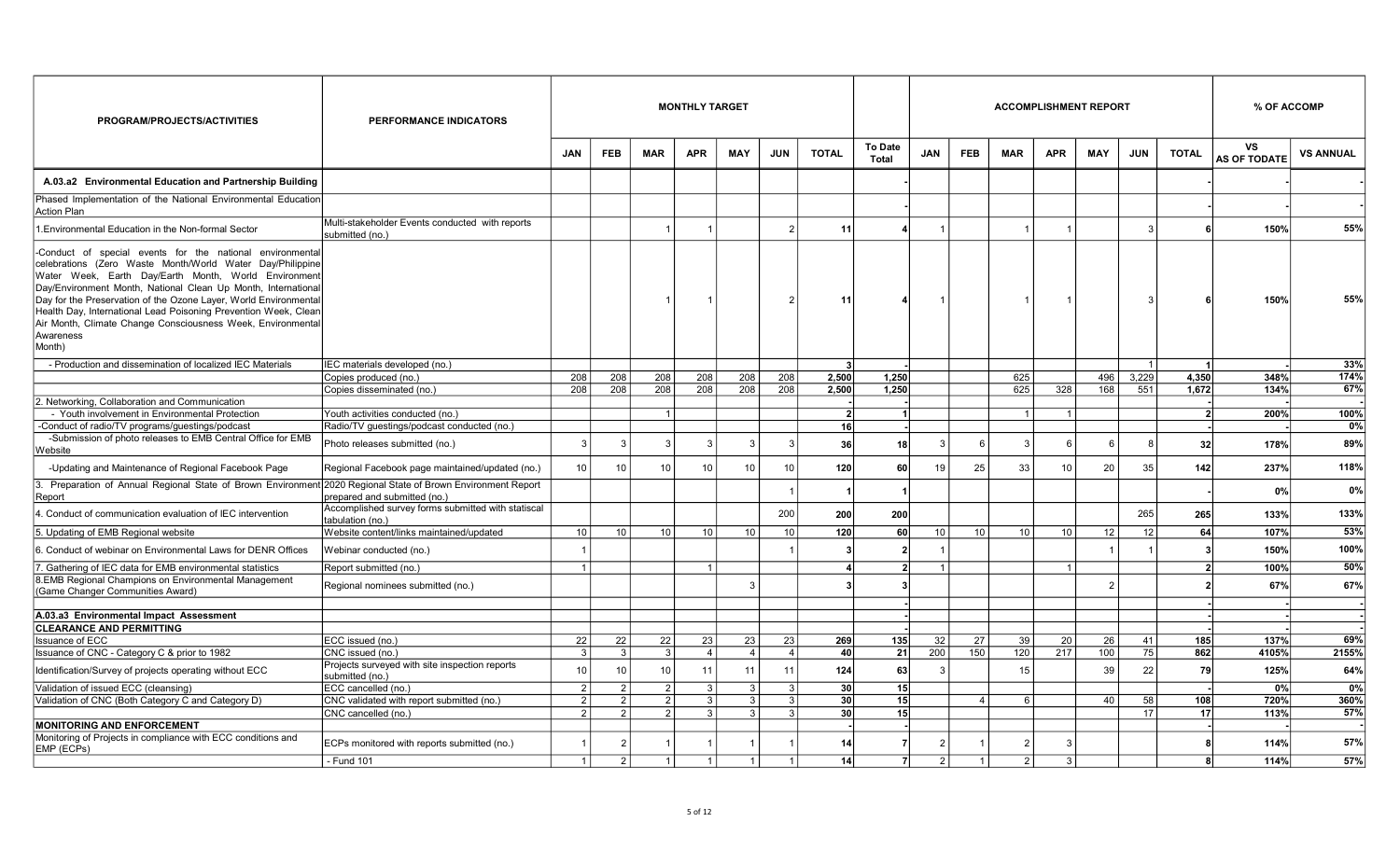| PROGRAM/PROJECTS/ACTIVITIES                                                                                    | <b>PERFORMANCE INDICATORS</b>                                                                                    |                |                |            | <b>MONTHLY TARGET</b> |                |                 |                         |                                |                |                 |                      |                 | <b>ACCOMPLISHMENT REPORT</b> |                 |                          | % OF ACCOMP               |                  |
|----------------------------------------------------------------------------------------------------------------|------------------------------------------------------------------------------------------------------------------|----------------|----------------|------------|-----------------------|----------------|-----------------|-------------------------|--------------------------------|----------------|-----------------|----------------------|-----------------|------------------------------|-----------------|--------------------------|---------------------------|------------------|
|                                                                                                                |                                                                                                                  | <b>JAN</b>     | <b>FEB</b>     | <b>MAR</b> | <b>APR</b>            | <b>MAY</b>     | <b>JUN</b>      | <b>TOTAL</b>            | <b>To Date</b><br><b>Total</b> | <b>JAN</b>     | <b>FEB</b>      | <b>MAR</b>           | <b>APR</b>      | <b>MAY</b>                   | <b>JUN</b>      | <b>TOTAL</b>             | VS<br><b>AS OF TODATE</b> | <b>VS ANNUAL</b> |
|                                                                                                                | - ERF                                                                                                            |                |                |            |                       |                |                 |                         |                                |                |                 |                      |                 |                              |                 |                          |                           |                  |
| Site Validation/Investigations of ECPs                                                                         | ECPs validated/investigated with report submitted<br>(no.)                                                       |                |                |            |                       |                |                 |                         |                                |                |                 |                      |                 |                              |                 |                          | 100%                      | 50%              |
| Site Monitoring of Projects in compliance with ECC conditions and<br>EMP (Non-ECPs)                            | Non-ECPs monitored with compliance evaluation<br>reports (CER) submitted (no.)                                   | 16             | 16             | 17         | 17                    | 17             | 17              | 200                     | 100 <sup>1</sup>               |                |                 |                      |                 |                              |                 |                          | 0%                        | 0%               |
|                                                                                                                | - Fund 101                                                                                                       | 16             | 16             | 17         | 17                    | 17             | 17              | 200                     | 100                            |                |                 |                      |                 |                              |                 |                          | 0%                        | $0\%$            |
|                                                                                                                | - ERF                                                                                                            |                |                |            |                       |                |                 |                         |                                |                |                 |                      |                 |                              |                 |                          |                           |                  |
| Table Monitoring of Project per CMR received through online<br>system (Non-ECPs)                               | Non-ECPs monitored with CER submitted (no.)                                                                      | 45             | 44             | 45         | 45                    | 45             | 46              | 539                     | 270                            | 15             | 40              | 3                    | 24              | 25                           | 11              | 118                      | 44%                       | 22%              |
|                                                                                                                | - Fund 101                                                                                                       | 45             | 44             | 45         | 45                    | 45             | 46              | 539                     | 270                            | 15             | 40 <sup>1</sup> | 3                    | 24              | 25                           | 11              | 118                      | 44%                       | 22%              |
| <b>SUPPORT ACTIVITIES</b>                                                                                      | - ERF                                                                                                            |                |                |            |                       |                |                 |                         |                                |                |                 |                      |                 |                              |                 |                          |                           |                  |
| Conduct of Programmatic EIA/SEA per river channels in<br>coordination with MGB, DPWH and Provincial Government | Programmatic EIA/SEA report (no.)                                                                                |                |                |            |                       |                |                 |                         |                                |                |                 |                      |                 |                              |                 |                          |                           | 0%               |
| Orientation on EIA Stakeholders                                                                                | Stakeholders trained (no.)                                                                                       |                | 50             |            |                       |                |                 | 100                     | 50 <sup>1</sup>                |                |                 |                      |                 | 50                           |                 | 50                       | 100%                      | 50%              |
| Updating of EIA database                                                                                       | EIA-IS database updated (no.)                                                                                    | $\overline{1}$ | $\overline{1}$ |            | 1                     | 1 <sup>1</sup> | $\overline{1}$  |                         |                                | 1              | 1 <sup>1</sup>  | $\blacktriangleleft$ |                 | $\mathbf{1}$                 |                 |                          | 100%                      | 100%             |
| Act as Resource Persons (RPs) in MMTs                                                                          | MMT meetings participated as RP with report<br>submitted (no.)                                                   |                |                |            |                       |                |                 |                         |                                |                |                 |                      |                 |                              |                 |                          |                           | 0%               |
| Preparation of EIA Annual Report                                                                               | Annual Report prepared and submitted (no.)                                                                       | $\vert$ 1      |                |            |                       |                |                 |                         |                                | 1              |                 |                      |                 |                              |                 |                          | 100%                      | 100%             |
| <b>Support to EIA IEC Activities</b>                                                                           | Support Provided to EIA IEC Activities (no.)                                                                     |                |                |            | 1                     |                |                 |                         |                                |                |                 |                      |                 |                              |                 |                          | 0%                        |                  |
| A.03.b Environmental Regulations and Pollution Control                                                         |                                                                                                                  |                |                |            |                       |                |                 |                         |                                |                |                 |                      |                 |                              |                 |                          |                           |                  |
| A.03.b1 Implementation of Clean Air Regulations                                                                |                                                                                                                  |                |                |            |                       |                |                 |                         |                                |                |                 |                      |                 |                              |                 |                          |                           |                  |
| <b>Clean Air Program</b>                                                                                       |                                                                                                                  |                |                |            |                       |                |                 |                         |                                |                |                 |                      |                 |                              |                 |                          |                           |                  |
| <b>CLEARANCE AND PERMITTING</b>                                                                                |                                                                                                                  |                |                |            |                       |                |                 |                         |                                |                |                 |                      |                 |                              |                 |                          |                           |                  |
| Issuance of Permit to Operate                                                                                  | Permit To Operate Issued (no.)                                                                                   | 56             | 57             | 57         | 60                    | 60             | 60              | 701                     | 350                            | 8              | 48              | 44                   | 56              | 37                           | 70              | 263                      | 75%                       | 38%              |
|                                                                                                                | -New                                                                                                             | 11             | 12             | 12         | 12 <sup>1</sup>       | 12             | 12              | 143                     | 71                             | 5 <sup>1</sup> | $\overline{27}$ | 22                   | $\overline{23}$ | 13                           | $\overline{22}$ | 112                      | 158%                      | 78%              |
|                                                                                                                | -Renewal                                                                                                         | 45             | 45             | 45         | 48                    | 48             | 48              | 558                     | 279                            | 3 <sup>1</sup> | 21              | 22                   | 33              | 24                           | 48              | 151                      | 54%                       | 27%              |
| Updating of Industrial Database                                                                                | Database updated (no)                                                                                            | $\overline{1}$ | $\overline{1}$ |            | $\overline{1}$        | $\overline{1}$ | $\mathbf{1}$    |                         | $\overline{1}$                 | 1              | $\overline{1}$  | $\overline{1}$       | $\mathbf{1}$    | $\overline{1}$               | $\overline{1}$  | -1                       | 100%                      | 100%             |
| <b>MONITORING AND ENFORCEMENT</b>                                                                              |                                                                                                                  |                |                |            |                       |                |                 |                         |                                |                |                 |                      |                 |                              |                 |                          |                           |                  |
| Ambient Air Quality Monitoring                                                                                 | Air Quality Assessment Report submitted (no.)                                                                    |                |                |            |                       |                |                 |                         |                                | $\overline{2}$ |                 |                      |                 |                              |                 |                          | 100%                      | 60%              |
|                                                                                                                | -quarterly                                                                                                       |                |                |            |                       |                |                 |                         | $\overline{2}$                 | $\overline{1}$ |                 |                      |                 |                              |                 | $\overline{\phantom{a}}$ | 100%                      | 50%              |
|                                                                                                                | -annual                                                                                                          | $\vert$ 1      |                |            |                       |                |                 |                         |                                | 1              |                 |                      |                 |                              |                 | $\blacktriangleleft$     | 100%                      | 100%             |
|                                                                                                                | Air Quality Sampling Station Operated and<br>Maintained (automatic and/or manual) with report<br>submitted (no.) | 5 <sup>1</sup> | 5              | 5          | 5                     |                | $5\overline{)}$ |                         |                                | 2 <sup>1</sup> | 3               | 5                    | 5               | 5                            |                 |                          | 100%                      | 100%             |
|                                                                                                                | Air Quality Sampling Station Upgraded (automatic<br>and/or manual) with report submitted (no.)                   |                |                |            |                       |                |                 |                         |                                |                |                 |                      |                 |                              |                 |                          |                           | 0%               |
|                                                                                                                | AQM Equipment Calibrated with certificate (no.)                                                                  |                |                |            |                       |                |                 | 5 <sup>1</sup>          |                                |                |                 |                      |                 |                              |                 |                          |                           | 0%               |
|                                                                                                                | -TSP                                                                                                             |                |                |            |                       |                |                 | $\mathbf{2}$            |                                |                |                 |                      |                 |                              |                 |                          |                           | $0\%$            |
|                                                                                                                | -PM10 (manual)                                                                                                   |                |                |            |                       |                |                 | $\overline{\mathbf{z}}$ |                                |                |                 |                      |                 |                              |                 |                          |                           | 0%               |
|                                                                                                                | -PM10/2.5 (automatic/manual)                                                                                     |                |                |            |                       |                |                 |                         |                                |                |                 |                      |                 |                              |                 |                          |                           | 0%               |
|                                                                                                                | -Gaseous Parameters (automatic/manual)                                                                           |                |                |            |                       |                |                 |                         |                                |                |                 |                      |                 |                              |                 |                          |                           |                  |
| Operationalization of Airshed                                                                                  | Airshed action plan updated and implemented with<br>report submitted (no.)                                       |                |                |            |                       |                |                 |                         |                                |                |                 |                      |                 |                              |                 |                          | 100%                      | 100%             |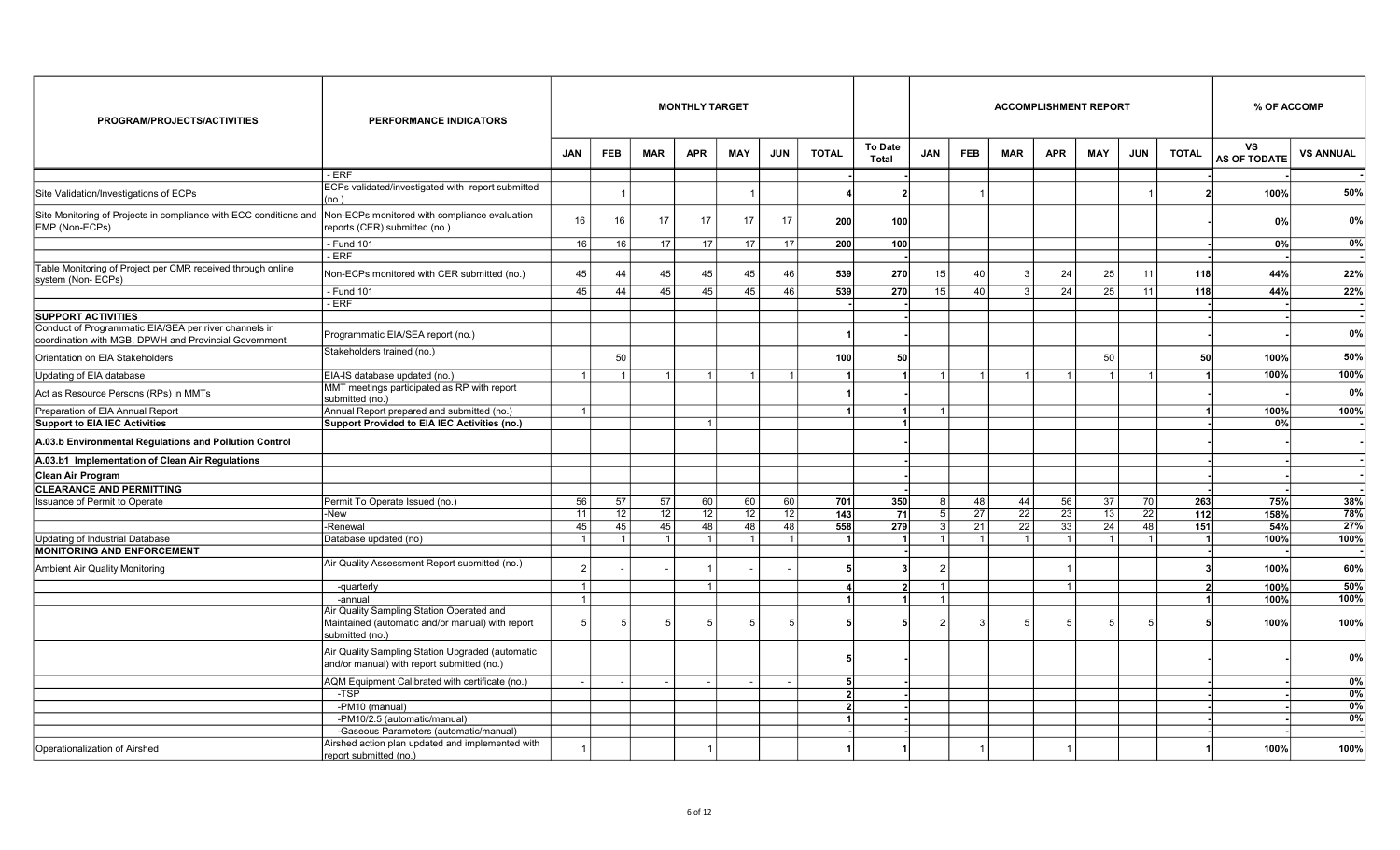| PROGRAM/PROJECTS/ACTIVITIES                                                                                                                                     | <b>PERFORMANCE INDICATORS</b>                                                                                                      |                |                |                 | <b>MONTHLY TARGET</b> |                |                |              |                         |            |                 |            |                | <b>ACCOMPLISHMENT REPORT</b> |               |              | % OF ACCOMP               |                  |
|-----------------------------------------------------------------------------------------------------------------------------------------------------------------|------------------------------------------------------------------------------------------------------------------------------------|----------------|----------------|-----------------|-----------------------|----------------|----------------|--------------|-------------------------|------------|-----------------|------------|----------------|------------------------------|---------------|--------------|---------------------------|------------------|
|                                                                                                                                                                 |                                                                                                                                    | <b>JAN</b>     | <b>FEB</b>     | <b>MAR</b>      | <b>APR</b>            | <b>MAY</b>     | <b>JUN</b>     | <b>TOTAL</b> | <b>To Date</b><br>Total | <b>JAN</b> | <b>FEB</b>      | <b>MAR</b> | <b>APR</b>     | <b>MAY</b>                   | <b>JUN</b>    | <b>TOTAL</b> | VS<br><b>AS OF TODATE</b> | <b>VS ANNUAL</b> |
| Updating of Emission Inventory<br>(Stationary, Mobile and Areas Sources with Percentage (%)<br>Coverage of Total Universe per LGUs and GIS Spatial Distribution | Regional Emission Inventory Updated (no.)                                                                                          |                |                |                 |                       |                |                |              |                         |            |                 |            |                |                              |               |              | 100%                      | 100%             |
| Pre-Designation of Attainment/non-attainment areas                                                                                                              | Pre-designation of Attainment/Non-Attainment Areas<br>endorsed (no.)                                                               |                |                |                 |                       |                |                |              |                         |            |                 |            |                |                              |               |              |                           | $0\%$            |
|                                                                                                                                                                 | Airshed Emission Inventory for Stationary , Mobile<br>and Areas Sources within the Airshed prepared with<br>report submitted (no.) |                |                |                 |                       |                |                |              |                         |            |                 |            |                |                              |               |              |                           | 0%               |
|                                                                                                                                                                 | Annual air quality monitoring data with 75% data<br>capture compiled, assessed and submitted                                       |                |                |                 |                       |                |                |              |                         |            |                 |            | $\overline{1}$ |                              |               |              | 100%                      | 100%             |
| Designation of Attainment/non-attainment Areas within the Airshed   Airshed dispersion modelling conducted (no.)                                                |                                                                                                                                    |                |                |                 |                       |                |                |              |                         |            |                 |            |                |                              |               |              |                           | 0%               |
| Policy/Progam/Project recommendation to GB                                                                                                                      | Policy/Program/Project formulated with approved<br>resolutions (no.)                                                               |                |                |                 |                       |                |                |              |                         |            |                 |            |                |                              |               |              |                           | 0%               |
| Identification of New Airshed                                                                                                                                   | Report prepared and submitted (no.)                                                                                                |                |                |                 |                       |                |                |              |                         |            |                 |            |                |                              |               |              |                           |                  |
| Assessment of Air Quality Management Fund (AQMF) utilization                                                                                                    | Quarterly physical and financial report submitted<br>(no.)                                                                         |                |                |                 |                       |                |                |              |                         |            |                 |            |                |                              |               |              | 100%                      | 50%              |
|                                                                                                                                                                 | Annual Airshed Status Report Prepared and<br>submitted (no.)                                                                       |                |                |                 |                       |                |                |              |                         |            |                 |            |                |                              |               |              | 100%                      | 100%             |
| Industrial Compliance Monitoring                                                                                                                                | Firms monitored with report submitted (no.)                                                                                        | 98             | 98             | 98              | 99                    | 99             | 99             | 1,076        | 591                     | 13         | 40              | 140        | 29             | 35                           | 79            | 336          | 57%                       | 31%              |
|                                                                                                                                                                 | no. of firms for site monitoring                                                                                                   | 39             | 39             | 39              | 39                    | 39             | 39             | 425          | 234                     |            |                 |            |                |                              |               |              | 0%                        | 0%               |
|                                                                                                                                                                 | no. of firms for table monitoring                                                                                                  | 59             | 59             | $\overline{59}$ | 60                    | 60             | 60             | 651          | 357                     | 13         | 40              | 140        | 29             | 35                           | 79            | 336          | 94%                       | 52%              |
| Identification/survey of established firms/industries and commercial<br>establishments operating without permits                                                | Firms surveyed with reports submitted (no)                                                                                         | 21             | 21             | 21              | 21                    | 21             | 21             | 231          | 126                     |            |                 |            | 115            | 53                           | 41            | 213          | 169%                      | 92%              |
| CEMS and Regulatory Monitoring (Stack Sampling)                                                                                                                 | No. of Firms Compliant to Standards with Report<br>Submitted (no.)                                                                 |                |                |                 |                       |                |                | 20           |                         |            |                 |            |                |                              |               |              |                           | 0%               |
| Evaluation and Approval of Test Plan                                                                                                                            | Test Plan Evaluated and Approved (no.)                                                                                             | 5 <sup>1</sup> | 5              | 5               | 5 <sup>1</sup>        | 5 <sup>1</sup> | -5             | 60           | 30 <sup>1</sup>         | 5          | 10              | 10         | 10             | 10 <sup>1</sup>              | 10            | 55           | 183%                      | 92%              |
| RATA/RAA/CGA monitoring of firms with CEMS and COMS                                                                                                             | List of Firms with CEMS and COMS monitored with<br>Conducted Audits (RATA/CGA) vs Universe of<br>Firms with CEMS/COMS (no.)        |                |                |                 |                       |                |                | 20           |                         |            |                 |            |                |                              |               |              |                           | $0\%$            |
|                                                                                                                                                                 | Firms with CEMS and COMS complied with online<br>submission based on DAO 2017-14 (no.)                                             |                |                |                 |                       |                |                |              |                         |            |                 |            |                |                              |               |              | 0%                        | $0\%$            |
| Monitoring of Private Emission Testing Centers (PETCs)                                                                                                          | PETCs Monitored with reports submitted (no.)                                                                                       | 4              | $\overline{4}$ | $\overline{4}$  | $\overline{4}$        | $\overline{4}$ | $\overline{5}$ | 42           | 25                      |            | 10 <sup>1</sup> | 16         |                | $\overline{2}$               | $\mathcal{R}$ | 31           | 124%                      | 74%              |
| <b>SUPPORT ACTIVITIES</b>                                                                                                                                       |                                                                                                                                    |                |                |                 |                       |                |                |              |                         |            |                 |            |                |                              |               |              |                           |                  |
| Updating of Air Quality Database                                                                                                                                | Quarterly Database Updated and Data Management<br>with Report Submitted (no.)                                                      |                |                |                 |                       |                |                |              |                         |            |                 |            |                |                              |               |              | 100%                      | 100%             |
|                                                                                                                                                                 | Quarterly Database Updated and Data Management<br>with Report Submitted (no.)                                                      |                |                |                 |                       |                |                |              |                         |            |                 |            | $\overline{1}$ |                              |               |              | 100%                      | 100%             |
| Capacity Building for Air Quality Monitoring                                                                                                                    | Capacity Building/Training conducted (no.)                                                                                         |                |                | $\overline{1}$  |                       |                |                |              |                         |            |                 |            |                |                              |               |              | 0%                        | $0\%$            |
| Preparation of the Regional Annual Air Quality Status Report                                                                                                    | Annual Regional Air Quality Status Report Prepared<br>and submitted (no.)                                                          |                |                |                 |                       |                |                |              |                         |            |                 |            |                |                              |               |              | 100%                      | 100%             |
| <b>Support to Air IEC Activities</b>                                                                                                                            | Support Provided to Air IEC Activities (no.)                                                                                       |                |                |                 |                       |                | $\mathbf{1}$   |              |                         |            |                 |            |                |                              |               |              |                           |                  |
| A.03.b2 Implementation of Clean Water Regulations                                                                                                               |                                                                                                                                    |                |                |                 |                       |                |                |              |                         |            |                 |            |                |                              |               |              |                           |                  |
| Clean Water program                                                                                                                                             |                                                                                                                                    |                |                |                 |                       |                |                |              |                         |            |                 |            |                |                              |               |              |                           |                  |
| <b>CLEARANCE AND PERMITTING</b>                                                                                                                                 |                                                                                                                                    |                |                |                 |                       |                |                |              |                         |            |                 |            |                |                              |               |              |                           |                  |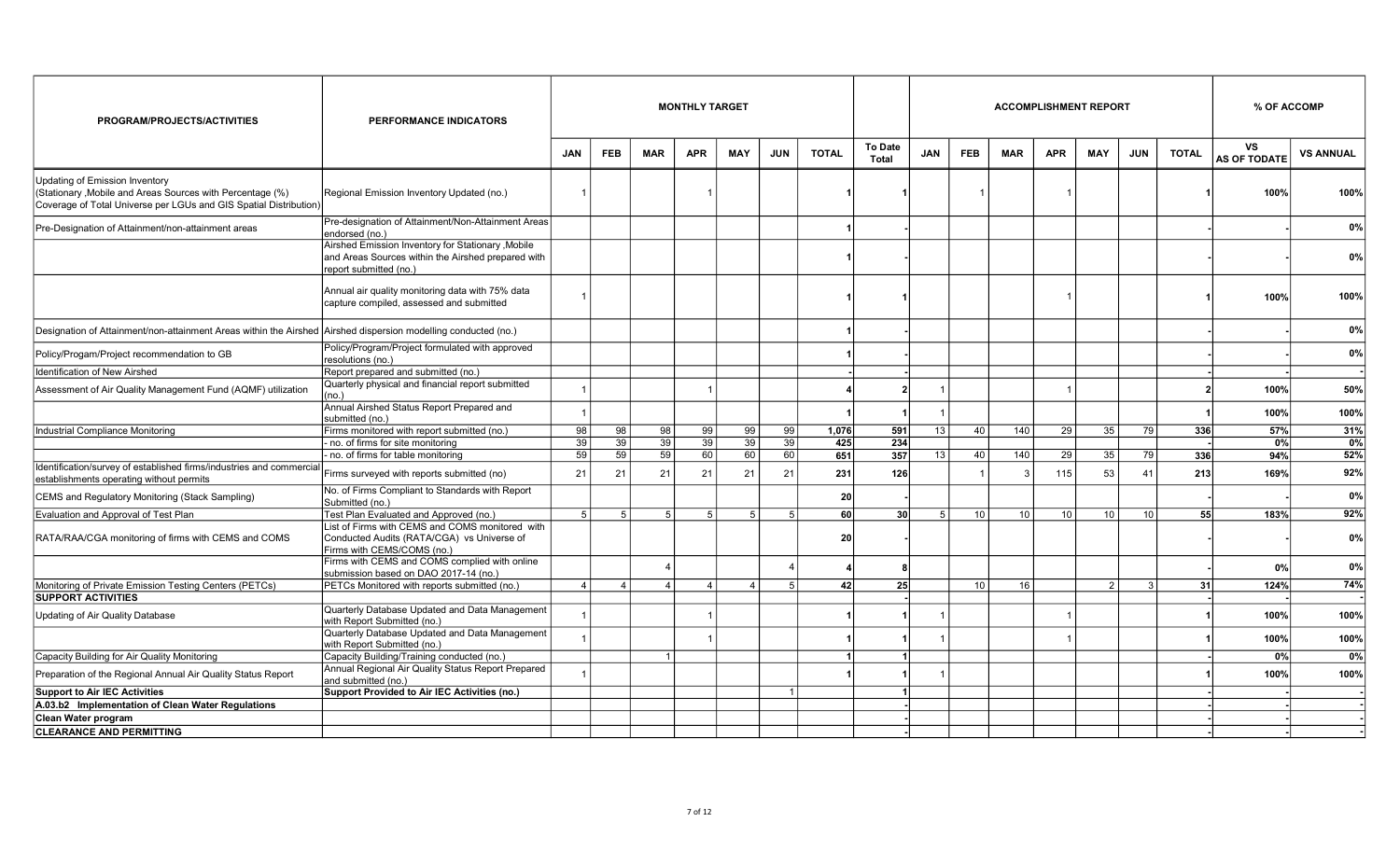| PROGRAM/PROJECTS/ACTIVITIES                                                                          | <b>PERFORMANCE INDICATORS</b>                                                | <b>MONTHLY TARGET</b><br><b>ACCOMPLISHMENT REPORT</b><br><b>To Date</b> |                |                |                |                 |                |                |                |                |                |                |                |                | % OF ACCOMP    |              |                           |                  |
|------------------------------------------------------------------------------------------------------|------------------------------------------------------------------------------|-------------------------------------------------------------------------|----------------|----------------|----------------|-----------------|----------------|----------------|----------------|----------------|----------------|----------------|----------------|----------------|----------------|--------------|---------------------------|------------------|
|                                                                                                      |                                                                              | <b>JAN</b>                                                              | <b>FEB</b>     | <b>MAR</b>     | <b>APR</b>     | <b>MAY</b>      | <b>JUN</b>     | <b>TOTAL</b>   | Total          | <b>JAN</b>     | <b>FEB</b>     | <b>MAR</b>     | <b>APR</b>     | <b>MAY</b>     | <b>JUN</b>     | <b>TOTAL</b> | VS<br><b>AS OF TODATE</b> | <b>VS ANNUAL</b> |
| Issuance of Waste Water Discharge Permit                                                             | Waste Water Discharge Permit issued (no.)<br>(regardless of volume)          | 12                                                                      | 13             | 13             | 13             | 14              | 14             | 158            | 79 I           | 21             | 34             | 35             | 32             | 21             | 45             | 188          | 238%                      | 119%             |
|                                                                                                      | -New                                                                         | 4                                                                       | 5              | 5              | 5 <sup>1</sup> | 5 <sup>1</sup>  | 5              | 58             | 29             | 18             | 22             | 23             | 21             | $\overline{7}$ | 28             | 119          | 410%                      | 205%             |
|                                                                                                      | -Renewal                                                                     | 8                                                                       | 8              | 8              | 8              | 9 <sup>1</sup>  | -9             | 100            | 50             | 3              | 12             | 12             | 11             | 14             | 17             | 69           | 138%                      | 69%              |
| <b>PCO</b> Accreditation                                                                             | PCO Accredited (no.)                                                         | 42                                                                      | 42             | 42             | 42             | 42              | 42             | 500            | 252            | 21             | 31             | 45             | 40             | 25             | 101            | 263          | 104%                      | 53%              |
|                                                                                                      | -New (Include Category A & B)                                                | 22                                                                      | 22             | 22             | 22             | 22              | 22             | 260            | 132            |                | 11             | 41             | 129            | 20             | 15             | 216          | 164%                      | 83%              |
|                                                                                                      | -Renewal (Include Category A & B)                                            | 20                                                                      | 20             | 20             | 20             | 20              | 20             | 240            | 120            |                | 20             | $\overline{4}$ | 8              | $5^{\circ}$    | 10             | 47           | 39%                       | 20%              |
|                                                                                                      | Submission of PCO updated database (no.)                                     |                                                                         | $\overline{1}$ | $\overline{1}$ | $\mathbf{1}$   | -1              | $\mathbf{1}$   | 12             | 6              | $\mathbf{1}$   | $\overline{1}$ | -1             | $\overline{1}$ | $\mathbf{1}$   | -1             | 6            | 100%                      | 50%              |
| <b>MONITORING AND ENFORCEMENT</b>                                                                    |                                                                              |                                                                         |                |                |                |                 |                |                |                |                |                |                |                |                |                |              |                           |                  |
| Ambient Water Quality Monitoring                                                                     | Waterbodies monitored (no.)                                                  |                                                                         |                |                |                |                 |                |                |                |                |                |                |                |                |                |              |                           |                  |
|                                                                                                      | - Priority waterbodies (no.)                                                 | $\overline{4}$                                                          | $\overline{4}$ | $\overline{4}$ | 4 <sup>1</sup> | $\vert$ 4       | $\overline{4}$ |                |                | $\vert$ 4      | 4              | $\overline{4}$ | $\vert$ 4      | $\overline{4}$ | $\overline{4}$ |              | 100%                      | 100%             |
|                                                                                                      | - Other Water bodies (no.)                                                   |                                                                         |                | 6              |                |                 | 6              | 6              |                |                |                |                | 6              | 6              | -6             | 18           | 100%                      | 300%             |
|                                                                                                      | Priority Recreational waters (no.)                                           | 3                                                                       | 3              | $\mathbf{3}$   | 3              | 3               | 3              | 3              |                | 3              | 3 <sup>1</sup> | 3              | 3 <sup>1</sup> | 3              | 3              |              | 100%                      | 100%             |
|                                                                                                      | - Other Recreational waters (no.)                                            | 3                                                                       | $\overline{3}$ | 3              | $\overline{3}$ | $\mathcal{S}$   | 3              | 3              | з              | 3              | $\overline{3}$ | 3              | $\overline{3}$ | $\mathbf{3}$   | 3              | 3            | 100%                      | 100%             |
|                                                                                                      | - Adopted esteros (no.) (outside WQMA)                                       |                                                                         |                | $\overline{7}$ |                |                 | $\overline{7}$ | $\overline{7}$ | $\overline{ }$ |                |                |                | $\overline{7}$ |                | $\overline{7}$ | 14           | 100%                      | 200%             |
|                                                                                                      | Water Quality Assessment Report submitted (no.)                              | 3                                                                       |                |                | $\overline{2}$ |                 |                | 17             |                | 3              |                |                | 2              |                |                |              | 100%                      | 53%              |
|                                                                                                      | -monthly assessment                                                          | $\overline{1}$                                                          | $\overline{1}$ | $\overline{1}$ | $\mathbf{1}$   | $\overline{1}$  | $\overline{1}$ | 12             | 6              | 1              |                | $\mathcal{P}$  | $\overline{1}$ | $\mathbf{1}$   |                | 6            | 100%                      | 50%              |
|                                                                                                      | -quarterly assessment                                                        |                                                                         |                |                |                |                 |                | 4              | 2              | $\overline{1}$ |                |                |                |                |                |              | 100%                      | 50%              |
|                                                                                                      | -annual assessment                                                           |                                                                         |                |                |                |                 |                |                |                | $\overline{1}$ |                |                |                |                |                |              | 100%                      | 100%             |
| Classification/re-classification of Water Bodies                                                     | Water bodies endorsed for classification (no.)                               |                                                                         |                |                |                |                 |                |                |                |                |                |                |                |                |                |              |                           | 0%               |
|                                                                                                      | Classified Water bodies reviewed for re-<br>classification (no.)             |                                                                         |                |                |                |                 |                |                |                |                |                |                |                |                |                |              |                           |                  |
| Designation/Delineation of Water Quality Management Areas                                            | WQMA endorsed for designation (no.)                                          |                                                                         |                |                |                |                 |                |                |                |                |                |                |                |                |                |              |                           | $0\%$            |
| Operationalization of Water Quality Management Areas                                                 | Implementation of WQMAs action plan monitored<br>with report submitted (no.) |                                                                         |                | $\overline{1}$ |                |                 |                |                |                |                |                |                | $\overline{1}$ | $\mathbf 1$    |                |              | 100%                      | 100%             |
|                                                                                                      | LGU assisted in the preparation of the Compliance<br>Scheme (no.)            |                                                                         |                |                |                |                 |                |                |                |                |                |                |                |                |                |              | 100%                      | 100%             |
|                                                                                                      | Implementation of LGU Compliance scheme<br>monitored (no.)                   |                                                                         |                |                |                |                 |                |                |                |                |                |                |                |                |                |              | 100%                      | 100%             |
| Assessment of Pollution load (MC 2020-25)                                                            | Pollution load assessed (no.)                                                |                                                                         |                |                |                |                 |                |                |                |                |                |                |                |                |                |              |                           | $0\%$            |
|                                                                                                      | Attainment or non-attainment areas identified (no.)                          |                                                                         |                |                |                |                 |                |                |                |                |                |                |                |                |                |              |                           |                  |
|                                                                                                      | Annual WQMAs Status Report Prepared and<br>submitted (no.)                   |                                                                         |                |                |                |                 |                |                |                |                |                |                |                |                |                |              | 100%                      | 100%             |
|                                                                                                      | Adopted Esteros assessed w/in WQMA (no.)                                     |                                                                         |                | $\overline{4}$ |                |                 | $\overline{4}$ |                |                |                |                | -4             |                |                | Δ              |              | 100%                      | 200%             |
| Compliance Monitoring of Establishments                                                              | Establishments monitored with reports<br>submitted(no.)                      | 35                                                                      | 35             | 36             | 37             | 37              | 37             | 423            | 217            | 11             | 46             | 65             |                | 31             | 52             | 205          | 94%                       | 48%              |
|                                                                                                      | no. of establishments for site monitoring                                    | 9                                                                       | 9              | 9              | 10             | 10              | 10             | 104            | 57             |                |                |                |                |                |                |              | 0%                        | $0\%$            |
|                                                                                                      | - no. of establishments for table monitoring                                 | 26                                                                      | 26             | 27             | 27             | $\overline{27}$ | 27             | 319            | 160            | 11             | 46             | 65             | 29             | 31             | 23             | 205          | 128%                      | 64%              |
| Identification/survey of firms/industries and commercial<br>establishments operating without permits | Firms surveyed with reports submitted (no)                                   | 21                                                                      | 21             | 22             | 22             | 22              | 32             | 248            | 140            |                | $\overline{7}$ | 27             | 110            | 65             | 52             | 262          | 187%                      | 106%             |
| <b>SUPPORT ACTIVITIES</b>                                                                            |                                                                              |                                                                         |                |                |                |                 |                |                |                |                |                |                |                |                |                |              |                           |                  |
| Updating of Water Quality Management Information System                                              | Database updated with certificate of completion<br>submitted(no.)            |                                                                         | $\overline{1}$ | $\overline{1}$ |                |                 |                |                |                |                |                |                | $\overline{1}$ |                |                |              | 100%                      | 100%             |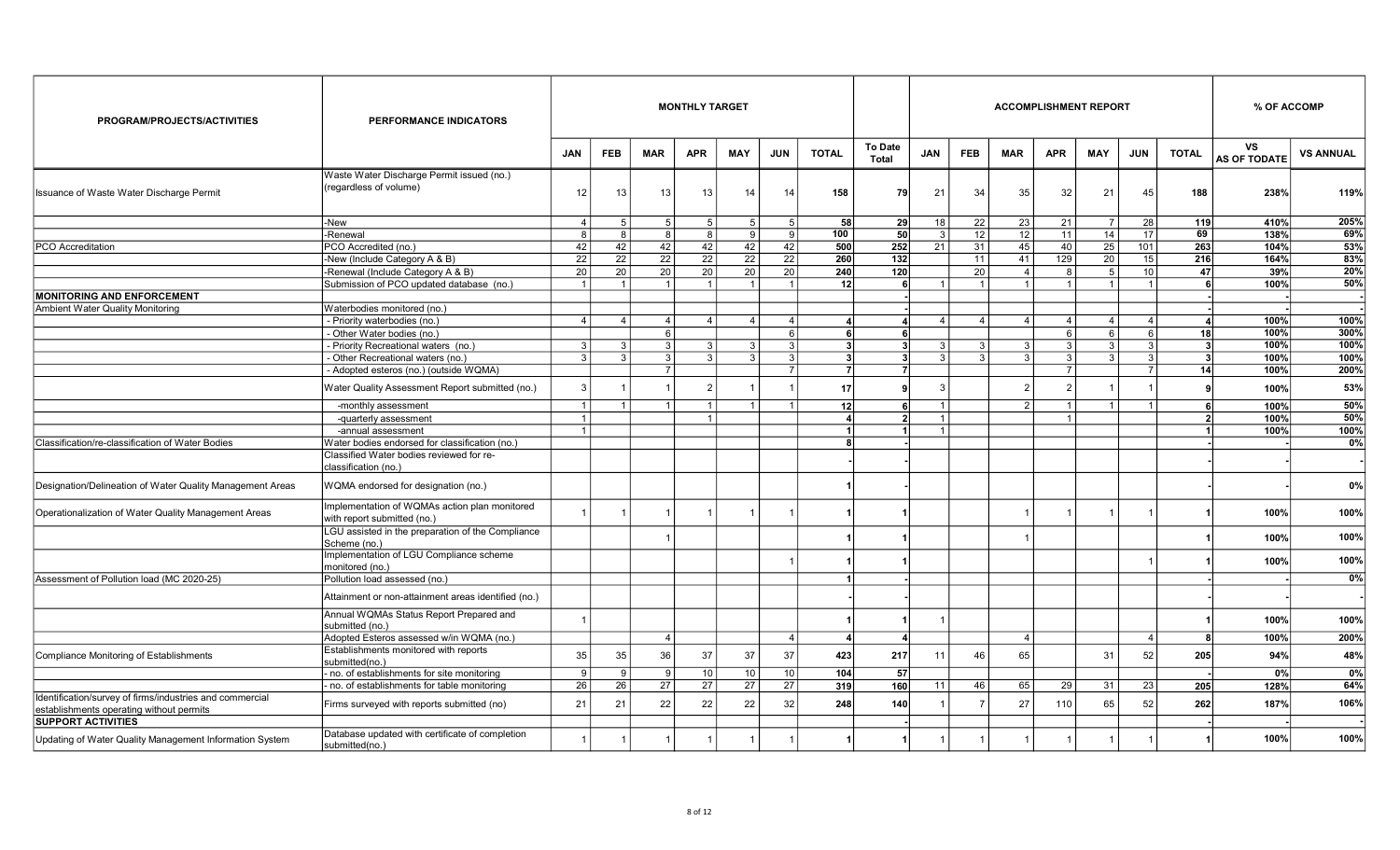| PROGRAM/PROJECTS/ACTIVITIES                                                                                                             | PERFORMANCE INDICATORS                                                                                                                                   |            |                |               | <b>MONTHLY TARGET</b> |            |                |              |                         |            |            |            | <b>ACCOMPLISHMENT REPORT</b> |                         | % OF ACCOMP   |              |                                  |                  |
|-----------------------------------------------------------------------------------------------------------------------------------------|----------------------------------------------------------------------------------------------------------------------------------------------------------|------------|----------------|---------------|-----------------------|------------|----------------|--------------|-------------------------|------------|------------|------------|------------------------------|-------------------------|---------------|--------------|----------------------------------|------------------|
|                                                                                                                                         |                                                                                                                                                          | <b>JAN</b> | <b>FEB</b>     | <b>MAR</b>    | <b>APR</b>            | <b>MAY</b> | <b>JUN</b>     | <b>TOTAL</b> | <b>To Date</b><br>Total | <b>JAN</b> | <b>FEB</b> | <b>MAR</b> | <b>APR</b>                   | <b>MAY</b>              | <b>JUN</b>    | <b>TOTAL</b> | <b>VS</b><br><b>AS OF TODATE</b> | <b>VS ANNUAL</b> |
| Preparation of Annual Regional Water Quality Status report                                                                              | Annual Regional Water Quality Status Report<br>prepared and submitted (no.)                                                                              |            |                |               |                       |            |                |              |                         |            |            |            |                              |                         |               |              | 100%                             | 100%             |
| Capacity Building for Water Quality Monitoring                                                                                          | Capacity Building/Training conducted (no.)                                                                                                               |            |                |               |                       |            |                |              |                         |            |            |            |                              |                         |               |              |                                  |                  |
| Manila Bay Rehabilitation Program (NCR, R3 and R4A)                                                                                     |                                                                                                                                                          |            |                |               |                       |            |                |              |                         |            |            |            |                              |                         |               |              |                                  |                  |
| Preparation of Accomplishment Report                                                                                                    | Accomplishment report submitted (no.)                                                                                                                    |            |                |               |                       |            |                |              |                         |            |            |            |                              |                         |               |              |                                  |                  |
|                                                                                                                                         | -Quarterly report                                                                                                                                        |            |                |               |                       |            |                |              |                         |            |            |            |                              |                         |               |              |                                  |                  |
|                                                                                                                                         | -Annual report                                                                                                                                           |            |                |               |                       |            |                |              |                         |            |            |            |                              |                         |               |              |                                  |                  |
| PEPP activities: Evaluation, Monitoring, Validation under<br>Track 1                                                                    | Firms evaluated and endorsed (no.)                                                                                                                       |            |                |               |                       |            |                |              |                         |            |            |            |                              |                         |               |              |                                  |                  |
| <b>Support to Water IEC Activities</b>                                                                                                  | Support Provided to Water IEC Activities (no.)                                                                                                           |            |                |               |                       |            |                |              |                         |            |            |            |                              |                         |               |              | 0%                               |                  |
| A.03.b3 Implementation of Ecological Solid Waste<br><b>Management Regulations</b>                                                       |                                                                                                                                                          |            |                |               |                       |            |                |              |                         |            |            |            |                              |                         |               |              |                                  |                  |
| I. Provision of T.A. in the implementation of ESWM                                                                                      | <b>LGUs assisted:</b>                                                                                                                                    |            |                |               |                       |            |                |              |                         |            |            |            |                              |                         |               |              |                                  |                  |
| Review and Evaluation of 10-year SWM Plans                                                                                              | 10-year SWM plans evaluated and endorsed (no.)                                                                                                           |            |                |               |                       |            |                | 12           |                         |            | P          |            |                              | 6                       |               | 12           | 150%                             | 100%             |
| Support to EMB Funded functional MRFs for increased waste<br>collection, segregation and diversion                                      | Functional existing MRF supported with recorded<br>increase in waste collection, segregation and<br>diversion diversion (no.)                            |            |                |               |                       |            |                | 75           |                         |            |            |            |                              |                         |               |              |                                  | 1%               |
| Provision of Biowaste Shredders and Composters                                                                                          | LGUs provided with Biowaste Shredders and<br>Composters (no.)                                                                                            |            |                |               |                       |            |                | 39           |                         |            |            |            |                              |                         |               |              |                                  | $0\%$            |
| Site Assessment of Proposed SLF                                                                                                         | Site Assessment of Proposed SLF (no.)                                                                                                                    |            |                |               |                       |            | વ              |              |                         |            |            |            | $\mathcal{P}$                |                         | $\mathcal{P}$ |              | 133%                             | 67%              |
| Design of Assigned SLF Category                                                                                                         | Input in the Design of Assigned SLF Cateogry (no.)                                                                                                       |            |                |               |                       |            |                |              |                         |            |            |            |                              |                         |               |              |                                  |                  |
|                                                                                                                                         | Feasibility Study on 4 SLF Sites for LGU clustering<br>(no.)                                                                                             |            |                |               |                       |            |                |              |                         |            |            |            |                              |                         |               |              |                                  | 0%               |
| I. Monitoring of Approved Solid Waste Management Plans                                                                                  |                                                                                                                                                          |            |                |               |                       |            |                |              |                         |            |            |            |                              |                         |               |              |                                  |                  |
| Compliance Monitoring on the implementation of the approved Ten<br>year SWM Plan                                                        | Ten-year SWM Plan monitored and assessed (no.)                                                                                                           | 5          | 10             | 10            | 5                     | 10         |                | 75           | 40                      | 5          | 10         | 12         |                              | 9                       |               | $\mathbf{A}$ | 110%                             | 59%              |
| III. Monitoring of Funded Programs                                                                                                      |                                                                                                                                                          |            |                |               |                       |            |                |              |                         |            |            |            |                              |                         |               |              |                                  |                  |
| -Compliance Monitoring and assessment of the EMB Funded<br>Closure and Rehabilitation Activities CY 2016-2018                           | EMB Funded Closure and Rehabilitation of<br>Dumpsites monitored and assessed with report<br>submitted(no.)                                               |            |                |               |                       |            |                |              |                         |            |            |            |                              |                         |               |              | 40%                              | 25%              |
| -Compliance Monitoring and capacitation of EMB Funded MRFs<br>(FY2012-2019) and LGU Funded MRFs to achieve required waste<br>Idiversion | <b>EMB Funded Materials Recovery Facilities</b><br>monitored and assisted technically to achieve<br>required waste diversion with report submitted (no.) | q          | q              | 10            | 10                    | 12         | 12             | 118          | 62                      | 11         |            | 11         | 16                           | 18                      |               | 70           | 113%                             | 59%              |
|                                                                                                                                         | <b>LGU Funded Materials Recovery Facilities</b><br>monitored and assisted technically to achieve<br>required waste diversion with report submitted (no.) |            | 5              | -6            |                       | 5          | 6              | 44           | 22                      |            | 3          |            |                              | 6                       |               | 24           | 109%                             | 55%              |
| Environmental Compliance Monitoring of Sanitary Landfill<br>Operation                                                                   | Environmental Compliance of Sanitary Landfill<br>Operation Monitored with report submitted (no.)                                                         |            | $\overline{2}$ | $\mathcal{P}$ |                       |            | $\overline{2}$ | 15           | 10                      |            |            |            |                              | $\overline{\mathbf{1}}$ |               | 10           | 100%                             | 67%              |
| Closure of all Open Dumpsites                                                                                                           | Closure of all Open Dumpsites (no.)                                                                                                                      |            |                | 25            |                       |            |                | 25           | 25 <sup>1</sup>         |            |            | 24         | $\overline{2}$               |                         |               | 27           | 108%                             | 108%             |
| IV. Monitoring and assessment of status of implementation of<br>LGUs provided with SWM machineries and equipment                        | Status of Implementation of LGUs Provided with<br>Plastic Moulder, Shredders and Composters<br>monitored and assessed with reports submitted (no.)       |            |                |               |                       |            |                |              |                         |            |            |            |                              |                         |               |              |                                  |                  |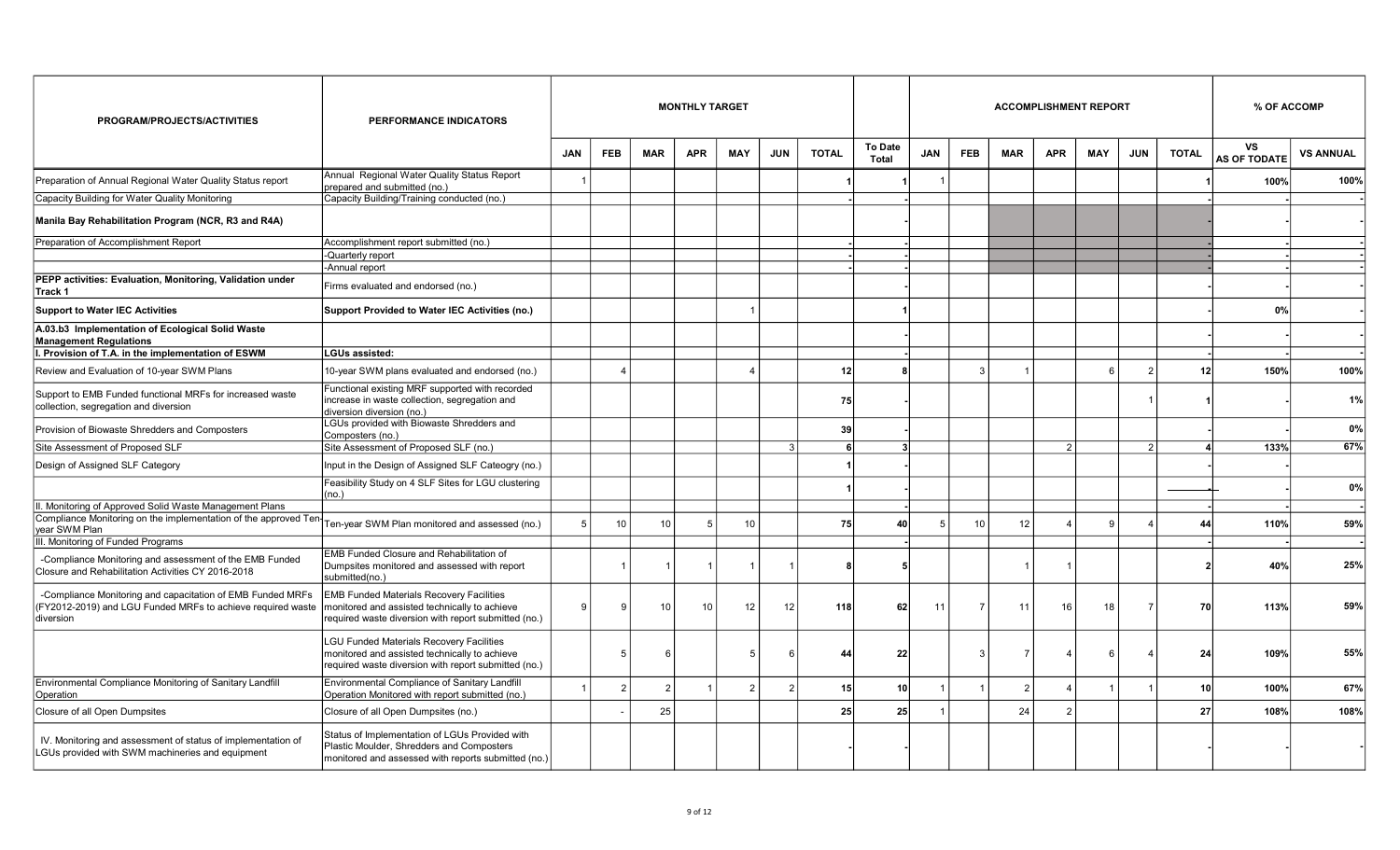| PROGRAM/PROJECTS/ACTIVITIES                                                                                                                                                                    | <b>PERFORMANCE INDICATORS</b>                                                                                       | <b>MONTHLY TARGET</b><br><b>ACCOMPLISHMENT REPORT</b> |                 |            |            |            |            |              |                         |            |                 |            | % OF ACCOMP     |              |                 |              |                                  |                  |
|------------------------------------------------------------------------------------------------------------------------------------------------------------------------------------------------|---------------------------------------------------------------------------------------------------------------------|-------------------------------------------------------|-----------------|------------|------------|------------|------------|--------------|-------------------------|------------|-----------------|------------|-----------------|--------------|-----------------|--------------|----------------------------------|------------------|
|                                                                                                                                                                                                |                                                                                                                     | <b>JAN</b>                                            | <b>FEB</b>      | <b>MAR</b> | <b>APR</b> | <b>MAY</b> | <b>JUN</b> | <b>TOTAL</b> | <b>To Date</b><br>Total | <b>JAN</b> | <b>FEB</b>      | <b>MAR</b> | <b>APR</b>      | <b>MAY</b>   | <b>JUN</b>      | <b>TOTAL</b> | <b>VS</b><br><b>AS OF TODATE</b> | <b>VS ANNUAL</b> |
| <b>Support Activities</b>                                                                                                                                                                      |                                                                                                                     |                                                       |                 |            |            |            |            |              |                         |            |                 |            |                 |              |                 |              |                                  |                  |
| Solid Waste Educators and Enforcement Program (SWEEP)                                                                                                                                          |                                                                                                                     |                                                       |                 |            |            |            |            |              |                         |            |                 |            |                 |              |                 |              |                                  |                  |
| Strengthening of the DENR PENROs and CENROs in support to<br>DAO 2018-18                                                                                                                       | Solid Waste Enforcers and Educators Team-<br>Environmental Monitoring Officers (SWEET-EnMos)<br>deployed (no.)      | 15                                                    | 15              | 32         | 32         | 32         | 32         | 32           | 158                     | 15         | 15              | 15         | 15              | 15           | 27              | 15           | 47%                              | 47%              |
| Mobilization of EnMOs in Facilitating the Clean Up of Unclean<br>Sites Monitored; Assistance in the Monitoring and Inspection of<br>Disposal sites, MRFs and implementation of 10-Yr SWM Plans | Quarterly consolidated matrix report submitted (no.)                                                                |                                                       |                 |            |            |            |            |              |                         |            |                 |            |                 |              |                 |              | 100%                             | 50%              |
|                                                                                                                                                                                                | Unclean sites monitored (no.)                                                                                       | 75                                                    | 75              | 160        | 160        | 160        | 160        | 1,750        | 790                     | 75         | 75              | 75         | 75              | 75           | 135             | 510          | 65%                              | 29%              |
|                                                                                                                                                                                                | Clean up of unclean sites facilitated (no.)                                                                         | 75                                                    | $\overline{75}$ | 160        | 160        | 160        | 160        | 1.750        | 790                     | 75         | $\overline{75}$ | 75         | $\overline{75}$ | 75           | $\frac{135}{ }$ | 510          | 65%                              | 29%              |
|                                                                                                                                                                                                | Sewage Treatment Plants monitored (no.)                                                                             |                                                       |                 |            |            |            |            | 11           |                         |            |                 |            |                 |              |                 |              |                                  | 0%               |
| Partnership with DENR RPAO on Information Awareness<br>Campaign on ESWM                                                                                                                        | Information Awareness Campaign on ESWM<br>Implemented in Partnership with DENR RPAO (no.)                           |                                                       |                 |            |            |            |            |              |                         |            |                 |            |                 |              |                 |              | 0%                               | 0%               |
| Support to the Regional Ecology Centers (RECs)                                                                                                                                                 | IEC Activities (Print/TriMedia/Radio or Broadcast,<br>Clean-up Acitivities); convening of RECs                      |                                                       |                 |            |            |            |            |              | 2                       |            |                 |            |                 | $\mathbf{1}$ |                 |              | 150%                             | 75%              |
| Updating of ESWM Database                                                                                                                                                                      | Regional ESWM Database maintained and<br>harmonized with National ESWM Database (no.)                               |                                                       |                 |            |            |            |            |              |                         |            |                 |            |                 |              |                 |              | 100%                             | 100%             |
| Preparation of Annual ESWM Status Report                                                                                                                                                       | Regional 2021 ESWM Status Report with Waste<br>Diversion Data prepared and submitted to EMB<br>Central Office (no.) |                                                       |                 |            |            |            |            |              |                         |            |                 |            |                 |              |                 |              |                                  | 0%               |
| A.03.b4 Implementation of Toxic Substances and Hazardous<br><b>Waste Management Regulations</b>                                                                                                |                                                                                                                     |                                                       |                 |            |            |            |            |              |                         |            |                 |            |                 |              |                 |              |                                  |                  |
| A.03.b4.a Toxic Substances Management                                                                                                                                                          |                                                                                                                     |                                                       |                 |            |            |            |            |              |                         |            |                 |            |                 |              |                 |              |                                  |                  |
| <b>CLEARANCE AND PERMITTING</b>                                                                                                                                                                |                                                                                                                     |                                                       |                 |            |            |            |            |              |                         |            |                 |            |                 |              |                 |              |                                  |                  |
| Issuance of SQI clearance                                                                                                                                                                      | SQI Clearance issued (no.)                                                                                          | 18                                                    | 18              | 18         | 18         | 18         | 18         | 220          | 110                     | 30         | $\overline{23}$ | 30         | 10 <sup>1</sup> | 21           | 45              | 159          | 145%                             | 72%              |
| Registration of Industries under Chemical Control Order (CCO)<br>-Mercury and mercury compounds<br>-Cyanide and cyanide compouds<br>-Asbestos and<br>-PCBs.                                    | CCO Registration Certifcate issued (no.)                                                                            |                                                       | 3               |            |            | 3          |            | 19           | 10                      |            |                 |            |                 |              |                 |              | 10%                              | 5%               |
| <b>Importation Clearance under CCOs</b><br>-Mercury and Mercury Compounds<br>-Cyanide and Cyanide Compounds<br>-Asbestos                                                                       | CCO Importation Clearance issued (no.)                                                                              | 3                                                     | 3               |            |            |            |            | 43           | 22                      |            |                 |            |                 | 6            |                 | 19           | 86%                              | 44%              |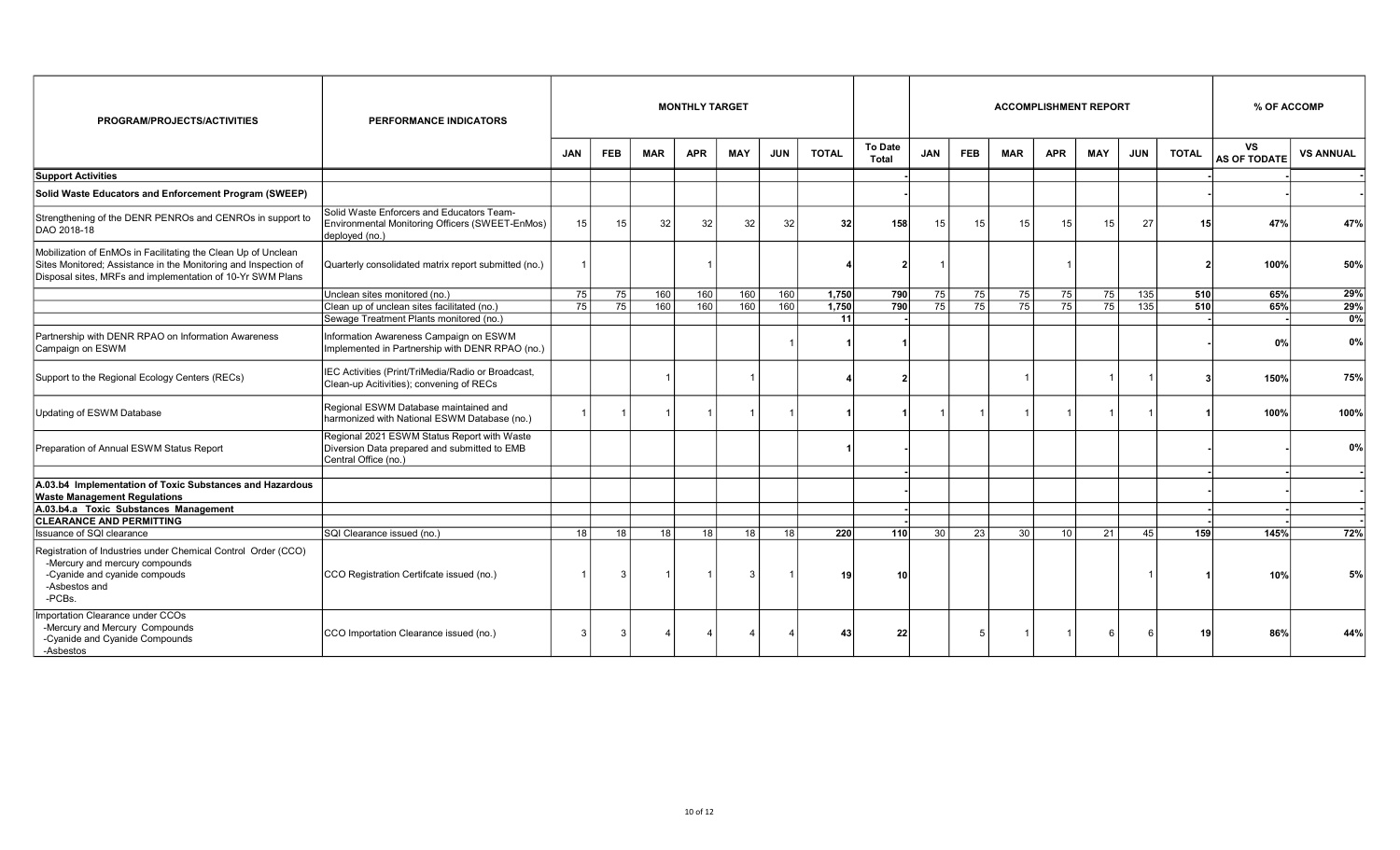| <b>PROGRAM/PROJECTS/ACTIVITIES</b>                                                                                      | <b>PERFORMANCE INDICATORS</b>                                      |            |                |                | <b>MONTHLY TARGET</b> |                  |                 |              |                                |            |                       |            |                | <b>ACCOMPLISHMENT REPORT</b> |              |                  | % OF ACCOMP               |                  |
|-------------------------------------------------------------------------------------------------------------------------|--------------------------------------------------------------------|------------|----------------|----------------|-----------------------|------------------|-----------------|--------------|--------------------------------|------------|-----------------------|------------|----------------|------------------------------|--------------|------------------|---------------------------|------------------|
|                                                                                                                         |                                                                    | <b>JAN</b> | <b>FEB</b>     | MAR            | <b>APR</b>            | <b>MAY</b>       | JUN             | <b>TOTAL</b> | <b>To Date</b><br><b>Total</b> | <b>JAN</b> | <b>FEB</b>            | <b>MAR</b> | <b>APR</b>     | <b>MAY</b>                   | <b>JUN</b>   | <b>TOTAL</b>     | VS<br><b>AS OF TODATE</b> | <b>VS ANNUAL</b> |
| Clearance for ODS Chemical Dealers                                                                                      | Clearances Issued (no.)                                            |            |                |                |                       |                  | $\mathbf{3}$    |              |                                |            | $\vert$ 1             |            | $\overline{1}$ | $\mathbf{1}$                 |              |                  | 100%                      | 60%              |
| Approval of PCB Management Plans                                                                                        | PCB Management Plan approved (no.)                                 |            |                |                |                       |                  |                 |              |                                |            |                       |            |                |                              |              |                  |                           |                  |
|                                                                                                                         |                                                                    |            |                |                |                       |                  |                 |              |                                |            |                       |            |                |                              |              |                  |                           |                  |
| <b>MONITORING AND ENFORCEMENT</b>                                                                                       |                                                                    |            |                |                |                       |                  |                 |              |                                |            |                       |            |                |                              |              |                  |                           |                  |
| Chemical Management monitoring of Industries (CCO Registration<br>and Importation Clearance SQI, PCL and new chemicals) | Firms monitored with reports submitted (no.)                       |            | $\overline{7}$ | $\overline{7}$ | $\overline{7}$        | 12 <sup>12</sup> | 10 <sup>1</sup> | 82           | 47                             |            |                       | 19         | $\mathbf{g}$   | Δ                            | 3            | 40               | 85%                       | 49%              |
|                                                                                                                         | Firms CCO registered monitored (no.)                               |            | $\overline{2}$ | $\overline{2}$ | 2                     | 2                |                 |              |                                |            | $\overline{2}$        |            | - 6 I          |                              |              |                  | 100%                      | 100%             |
|                                                                                                                         | Firms with issued SQI monitored (no.)                              |            | 5              | 5              | 5                     | 10 <sup>1</sup>  | 10              | 74           | -39                            |            | $\mathbf{z}$          |            | $\overline{2}$ |                              | વ            | 12 <sup>1</sup>  | 31%                       | 16%              |
|                                                                                                                         | Firms with PCL Compliance Certificate/PCL                          |            |                |                |                       |                  |                 |              |                                |            |                       |            |                |                              |              |                  |                           |                  |
|                                                                                                                         | Exemption certificate monitored (no.)                              |            |                |                |                       |                  |                 |              |                                |            |                       |            |                |                              |              |                  |                           |                  |
|                                                                                                                         | Firms with issued PMPIN Compliance Certificate<br>monitored (no.)  |            |                |                |                       |                  |                 |              |                                |            |                       |            |                |                              |              |                  |                           |                  |
| Monitoring/validation of Phase-out of PCB as stated in the of                                                           | PCB Management Plan implementation                                 |            |                |                |                       |                  |                 |              |                                |            |                       |            |                |                              |              |                  |                           | 0%               |
| approved PCB Management Plans                                                                                           | monitored/validated with report submitted (no.)                    |            |                |                |                       |                  |                 |              |                                |            |                       |            |                |                              |              |                  |                           |                  |
|                                                                                                                         | Firms with phased-out PCB monitored with report<br>submitted (no.) |            |                |                |                       |                  |                 |              |                                |            |                       |            |                |                              |              |                  |                           | 0%               |
| Survey of importers, manufacturers (firms), distributors/dealers,<br>users                                              | Firms surveyed with reports submitted (no.)                        |            | 3              |                | 3                     |                  | $\mathbf{3}$    |              |                                |            | 3                     |            | 5              | 2                            |              | 19               | 211%                      | 211%             |
| Survey of PCB owners not registered                                                                                     | Firms surveyed with reports submitted (no.)                        |            |                |                |                       |                  |                 |              |                                |            |                       |            |                |                              |              |                  | 0%                        | 0%               |
| <b>SUPPORT ACTIVITIES</b>                                                                                               |                                                                    |            |                |                |                       |                  |                 |              |                                |            |                       |            |                |                              |              |                  |                           |                  |
| Preparation of Annual Toxic Chemicals Regional Status Report                                                            | Annual Report prepared and submitted                               |            |                |                |                       |                  |                 |              |                                |            |                       |            |                |                              |              |                  | 100%                      | 100%             |
| Support to Toxic Chem IEC Activities                                                                                    | Support Provided to Toxic Chem IEC Activities<br> (no.)            |            |                |                |                       |                  |                 |              |                                |            |                       |            |                |                              |              |                  | 0%                        |                  |
| A.03.b4.b Hazardous Waste Management                                                                                    |                                                                    |            |                |                |                       |                  |                 |              |                                |            |                       |            |                |                              |              |                  |                           |                  |
| <b>CLEARANCE AND PERMITTING</b>                                                                                         |                                                                    |            |                |                |                       |                  |                 |              |                                |            |                       |            |                |                              |              |                  |                           |                  |
| Registration of Hazardous Waste Generators (HWG)                                                                        | HWGs Registered (no.)                                              | 56         | 56             | 56             | 56                    | 56               | 57              | 674          | 337                            | 56         | 82                    | 55         | 53             | 42                           | 52           | 340              | 101%                      | 50%              |
|                                                                                                                         | - Firms                                                            | 45         | 45             | 45             | 45                    | 45               | 45              | 540          | 270                            | 47         | 78                    | 50         | 49             | 35                           | 43           | 302              | 112%                      | 56%              |
|                                                                                                                         | - Healthcare                                                       | 11         | 11             | 11             | 11                    | 11               | 12              | 134          | 67                             | 9          | $\boldsymbol{\Delta}$ |            | $\overline{4}$ | $\overline{7}$               | $\mathsf{q}$ | -38 l            | 57%                       | 28%              |
|                                                                                                                         | - Clusters (Dental Clinics, Banks, etc.)                           |            |                |                |                       |                  |                 |              |                                |            |                       |            |                |                              |              |                  |                           |                  |
| <b>Issuance of Transport permits</b>                                                                                    | Transport permit issued (no.)                                      | 30         | 30             | 32             | 32                    | 32               | 32              | 380          | 188                            | 26         | 45                    | 72         | 32             | 41                           | 77           | $\overline{293}$ | 156%                      | 77%              |
| Evaluation, screening and recommendations of applications for<br>Transporter and TSD facility registration              | TSD Facilities evaluated and endorsed to EMB-CO<br>(no.)           |            |                |                |                       |                  |                 |              |                                |            |                       |            |                |                              |              |                  | 100%                      | 50%              |
|                                                                                                                         | TRC applications evaluated and endorsed to EMB-<br>CO (no.)        |            |                |                |                       |                  |                 |              |                                |            |                       |            |                |                              |              |                  |                           | 100%             |
|                                                                                                                         |                                                                    |            |                |                |                       |                  |                 |              |                                |            |                       |            |                |                              |              |                  |                           |                  |